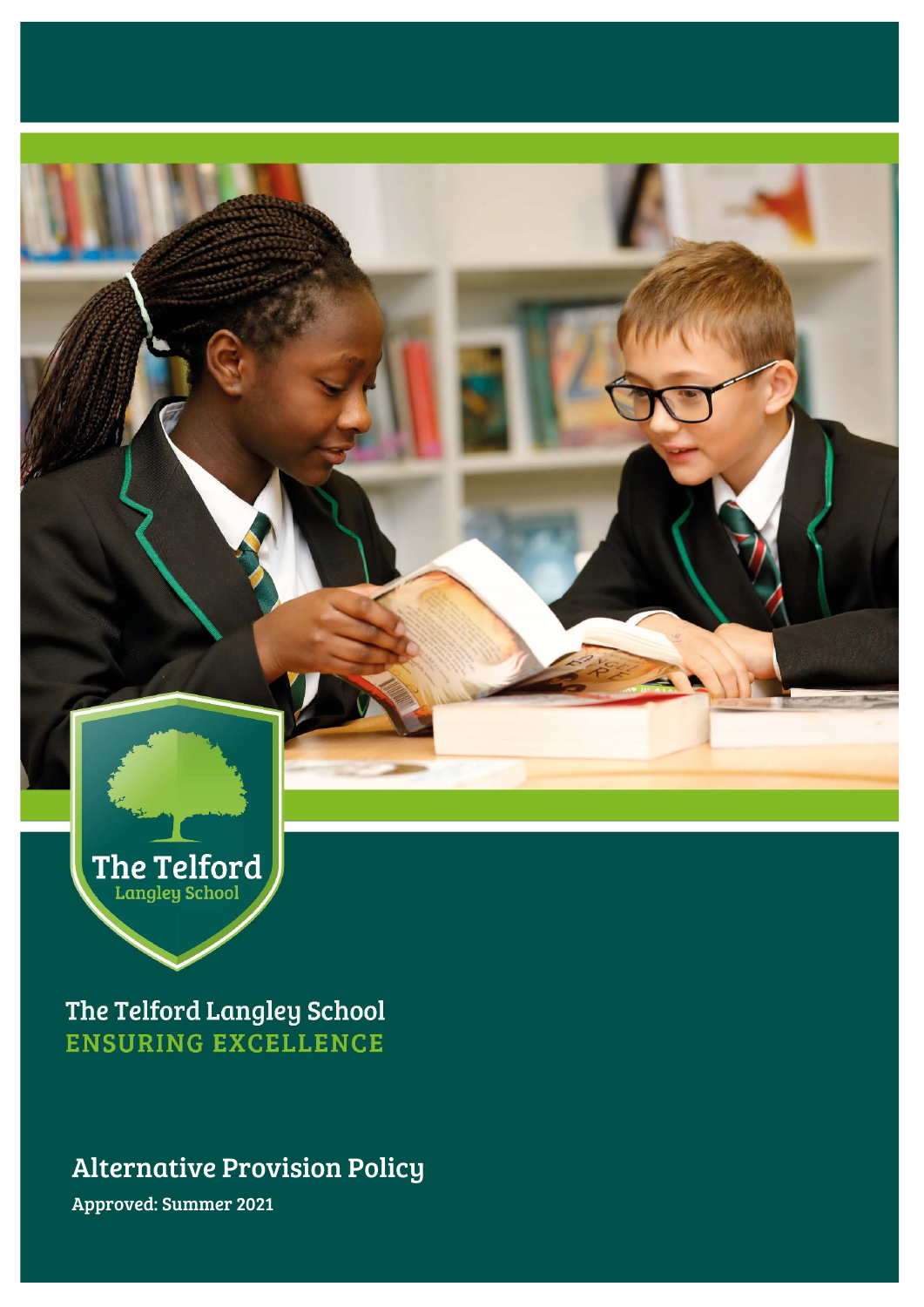# **Alternative Provision Policy**

| <b>Policy Name:</b>                   | <b>Alternative Provision Policy</b> |
|---------------------------------------|-------------------------------------|
| <b>Policy Owner:</b>                  | Mr Kevin Preece, Deputy Headteacher |
| <b>Last Reviewed:</b>                 | Summer 2021                         |
| <b>Policy Approved \ Ratified by:</b> | <b>School Standards Committee</b>   |
| <b>Term Policy Approved:</b>          | Summer 2021                         |
| <b>Next Review Due:</b>               | Summer 2023                         |
| <b>Document Version:</b>              | 1.0                                 |

# **Contents**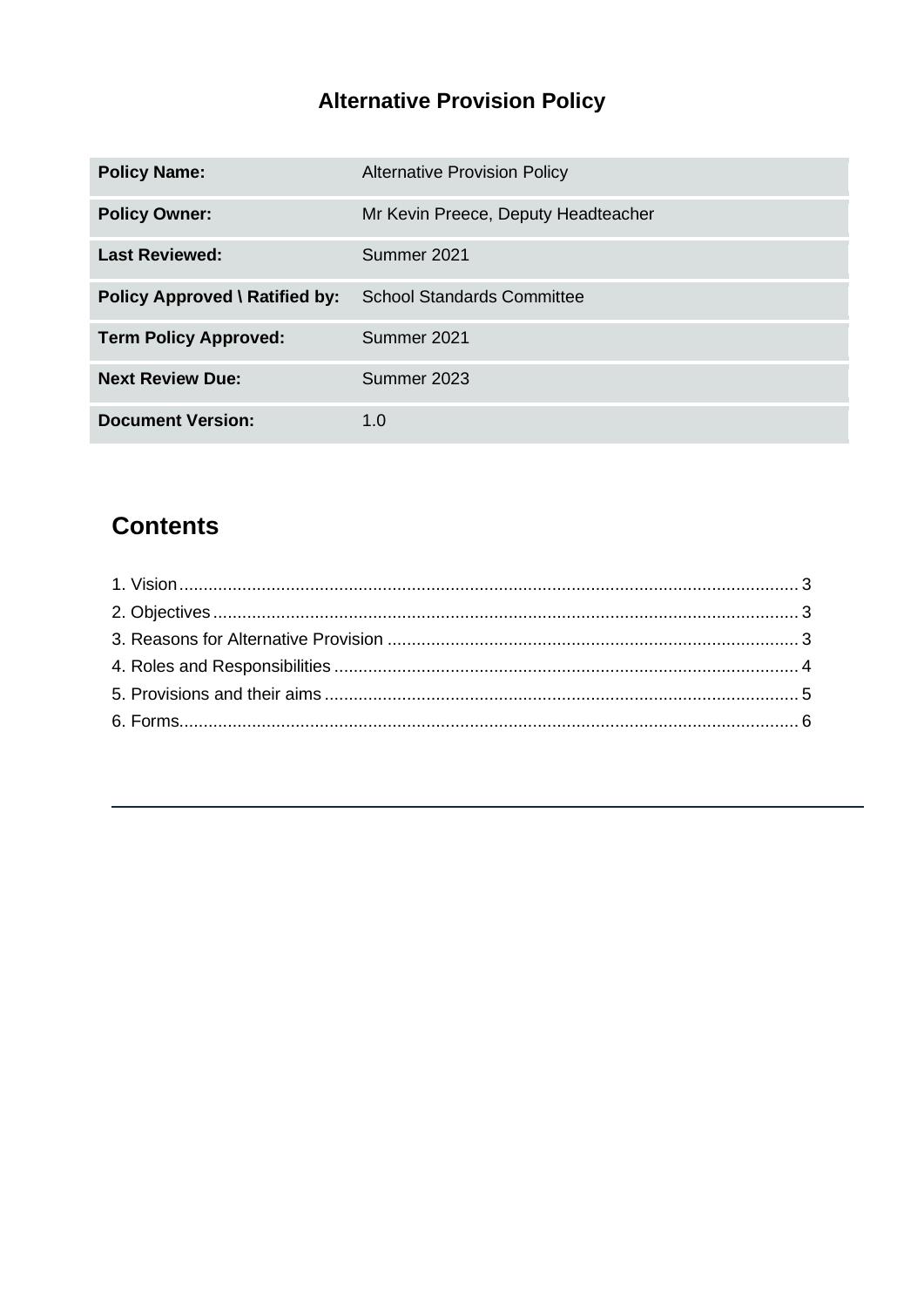# <span id="page-2-0"></span>**1. Vision**

The Telford Langley School views alternative provisions as an additional educational and vocational opportunity for our students to access. There are a range of reasons why students may access an alternative provision, including medical conditions, students with SEND, and difficulty in accessing or managing full time mainstream education. Any alternative placements are seen as a part of the wide range of experiences offered by our school, and will be monitored by us accordingly. We currently have a number of different companies who we are working with, so we can offer a variety of provisions to cater to the needs and ambitions of our students.

"Every child deserves an excellent education and the chance to fulfil their potential whatever their background and needs. Children in alternative provision deserve these opportunities too." (Creating opportunity for all, DfE, 2018).

# <span id="page-2-1"></span>**2. Objectives**

The objectives of the Alternative Provision Policy are:

- To explain how the alternative provision fits in with our curriculum
- To outline the reasons why students might be offered an alternative provision
- To ensure that alternative provision is offered to suitable students in a consistent way
- To provide guidance on the referral process
- To ensure suitable procedures are in place relating to attendance and the safeguarding of students
- To outline the monitoring of students' progress, behaviour and welfare
- To guide staff and support staff with the identification, support and monitoring of students accessing an alternative provision
- To highlight the end goals/purpose of alternative provision within LCT schools
- To clearly state the process for monitoring and evaluating the impact of the alternative provision

# <span id="page-2-2"></span>**3. Reasons for Alternative Provision**

There are a wide range of reasons why a student may be referred to an alternative provision, including:

- Medical conditions that highlight the need for a pupil to have a reduced attendance in school
- Mental, social or emotional needs that highlight the need for a pupil to have a reduced attendance in school, or require a student to have additional/alternative experiences
- A serious behavioural event that would normally result in an extended exclusion or permanent exclusion.
- Continued poor behaviour that fails to meet our standards and that has not improved with the supportive pastoral process put in place.
- Students needs are not being met through the mainstream curriculum on offer
- A student may not be attending regularly and is at risk of becoming NEET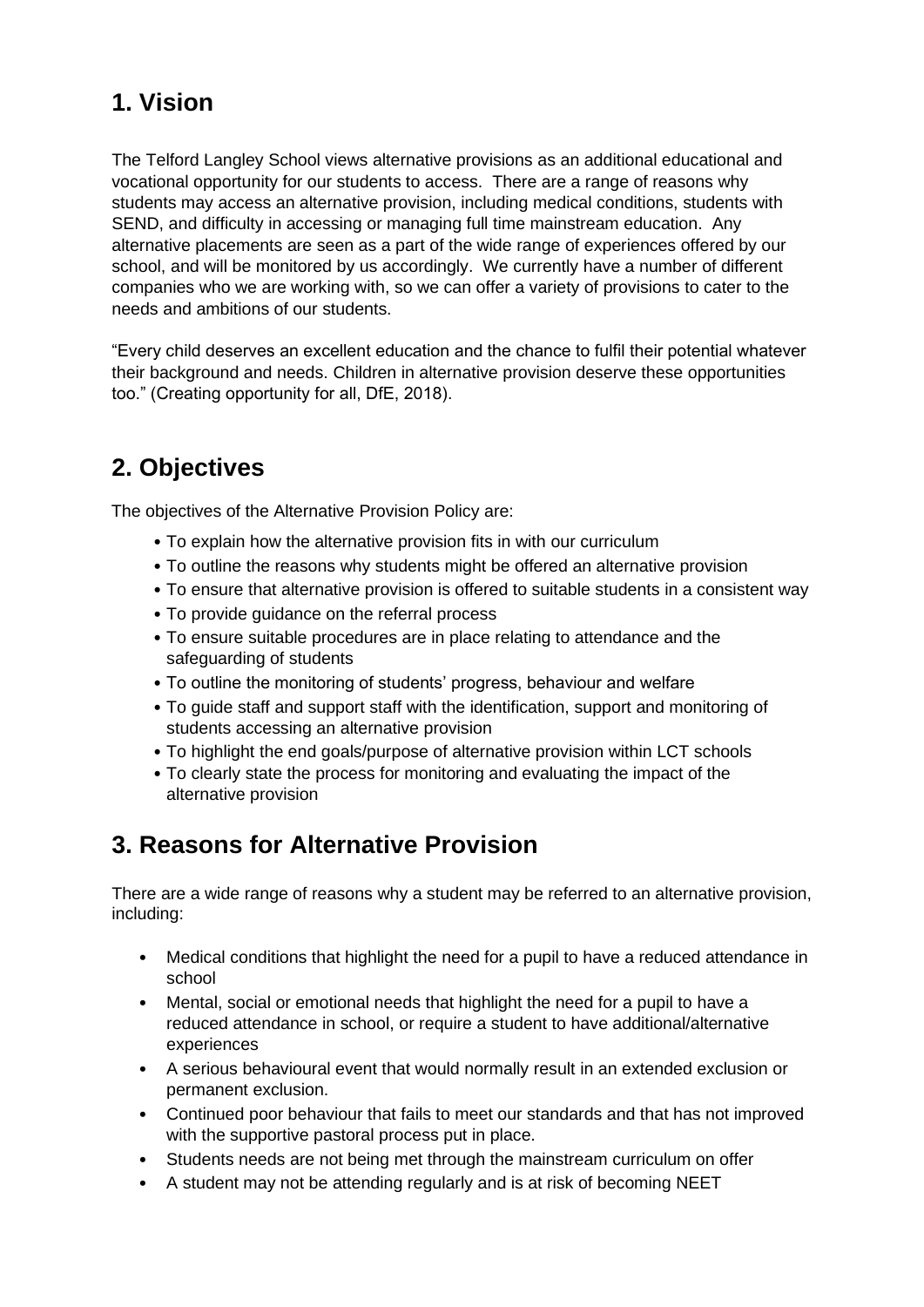- An unidentified or emerging need may result in a student needing additional support in a supportive learning environment
- A SEND pupil requiring additional experiences to support their plan

# <span id="page-3-0"></span>**4. Roles and Responsibilities**

Responsibilities of Key Staff

### **The Telford Langley / School Specific Local Governing Body**

• Monitor and review the alternative provision on a regular basis

#### **Senior Leaders**

- Responsibility for the implementation, monitoring and evaluation of the alternative provision
- Overarching responsibility for safeguarding
- Report to stakeholders on the effectiveness of the provision

#### **Alternative Provision Lead (APL)**

- To complete an inspection visit to the provision and complete a school risk assessment
- Liaise with SLT/SENDCO, Headteacher, subject leads, examinations and data team to ensure that students are accessing an appropriate curriculum
- Liaise closely with the attendance and safeguarding teams, ensuring the safeguarding of each student on a daily basis
- Undertake monitoring and quality assurance processes for all aspects of alternative provision
- Be responsible for the regular review of students' progress, in conjunction with parents/guardians and other supporting agencies or professionals
- To maintain accurate records and evaluations of students' progress with regards to attendance, behaviour, academic progress and students' emotional wellbeing
- To implement appropriate alterations to the provision of a student where progress is not seen.
- To ensure parents, staff and professional agencies are kept up to date with all provisions, including being invited to attend review meetings
- To plan, evaluate and quality assure
- To provide information on the alternative provision to support the application of EHCP when appropriate
- To ensure all polices are received from and sent to the provision
- To ensure daily attendance registers are provided promptly

#### **Safeguarding Lead**

- To keep a register of those students accessing a day or more (or the equivalence) of an alternative provision
- To record the dates of reviews undertaken
- Plan and inform staff of multi-agency meetings; delegating appropriate staff to represent the school and student
- Maintain accurate child protection records of students on an alternative provision
- To offer, facilitate and quality assure Early Help Assessments for all students in an alternative provision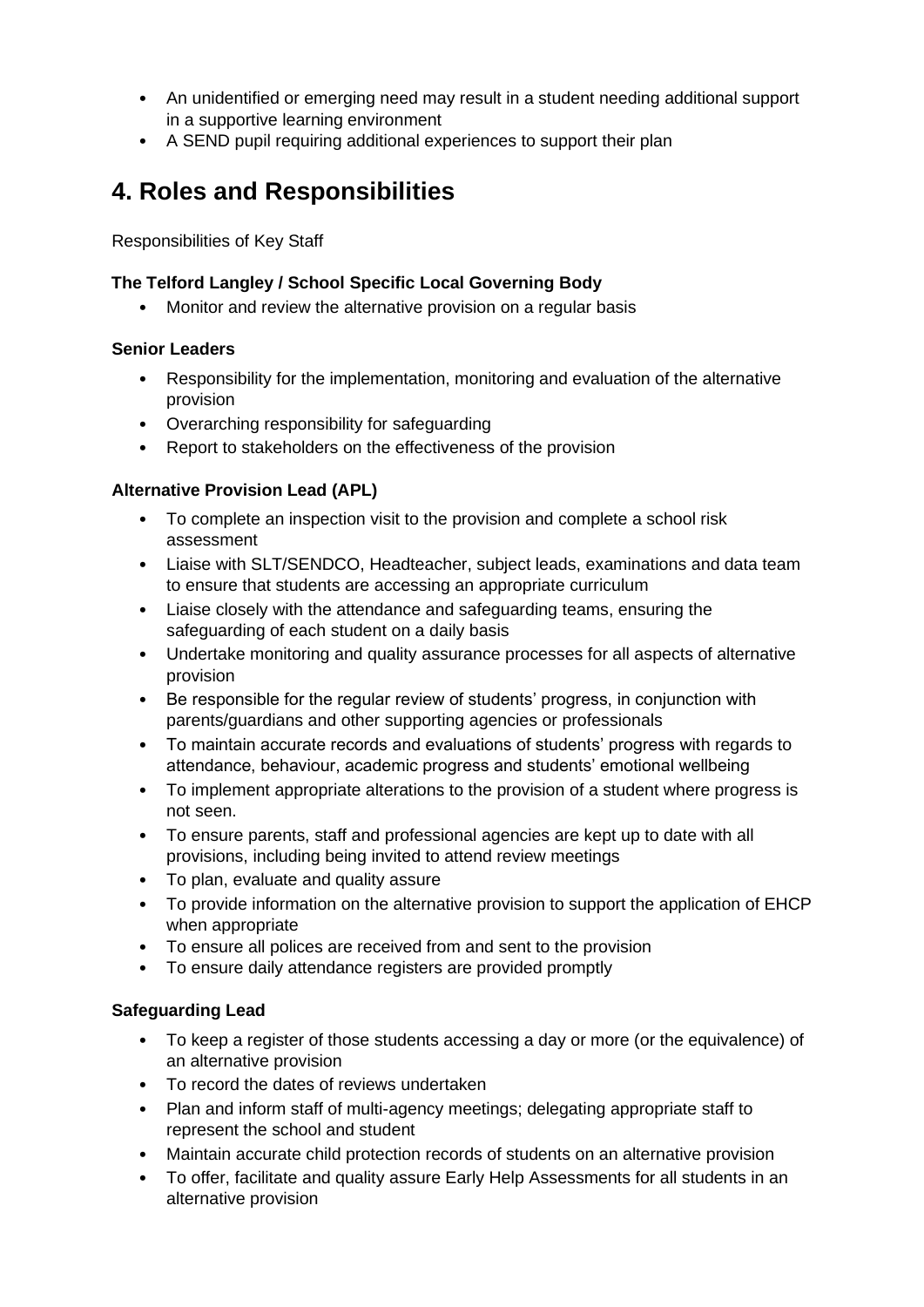# <span id="page-4-0"></span>**5. Provisions and their aims**

| <b>Provision Name</b>                        | <b>Contact</b><br>name/number                           | <b>Summary of provision</b>                                                                                                     |
|----------------------------------------------|---------------------------------------------------------|---------------------------------------------------------------------------------------------------------------------------------|
| <b>Brightstar Boxing</b>                     | Joe Loxley<br>07966 416267                              | Boxing, fitness and emotional<br>mentoring                                                                                      |
| Renu Hair and Beauty                         | <b>Gail Smallman</b><br>07794 833779                    | Completing hair and beauty<br>courses from NVQ level 1 to level<br>3                                                            |
| <b>Landau Construction</b>                   | <b>Karen Bruce</b><br>07718 487379                      | Introduction to basic construction<br>(accreditation tbc)                                                                       |
| <b>Prince's Trust Achieve</b><br>Programme   | Nicola Miller<br>nicola.miller@princes-<br>trust.org.uk | Working alongside the local police<br>completing units in team building,<br>communication, self esteem                          |
| <b>Tablet Academy</b>                        | Mark York/Malcolm<br>Dawes<br>01952 567450              | Internet based units on coding,<br>cyber safety, entrepreneurial skills.<br>Pupils gain badges as they amass<br>points          |
| <b>Landau Mechanics</b>                      | <b>Karen Bruce</b><br>07718 487379                      | <b>Starting January 2022</b>                                                                                                    |
| Crossbar                                     | <b>Charlotte Wooley</b>                                 | Helping students overcome<br>barriers to learning. Working with<br>students with social, emotional and<br>mental health issues. |
| House One                                    | Louise Bartholomew                                      | Working to support students with<br>high anxiety and school refusers<br>and reintegrate back into school.                       |
| School engagement<br>programme (AFC Telford) | Louise Bartholomew                                      | Helping students overcome<br>barriers to learning. Working with<br>students with social, emotional and<br>mental health issues. |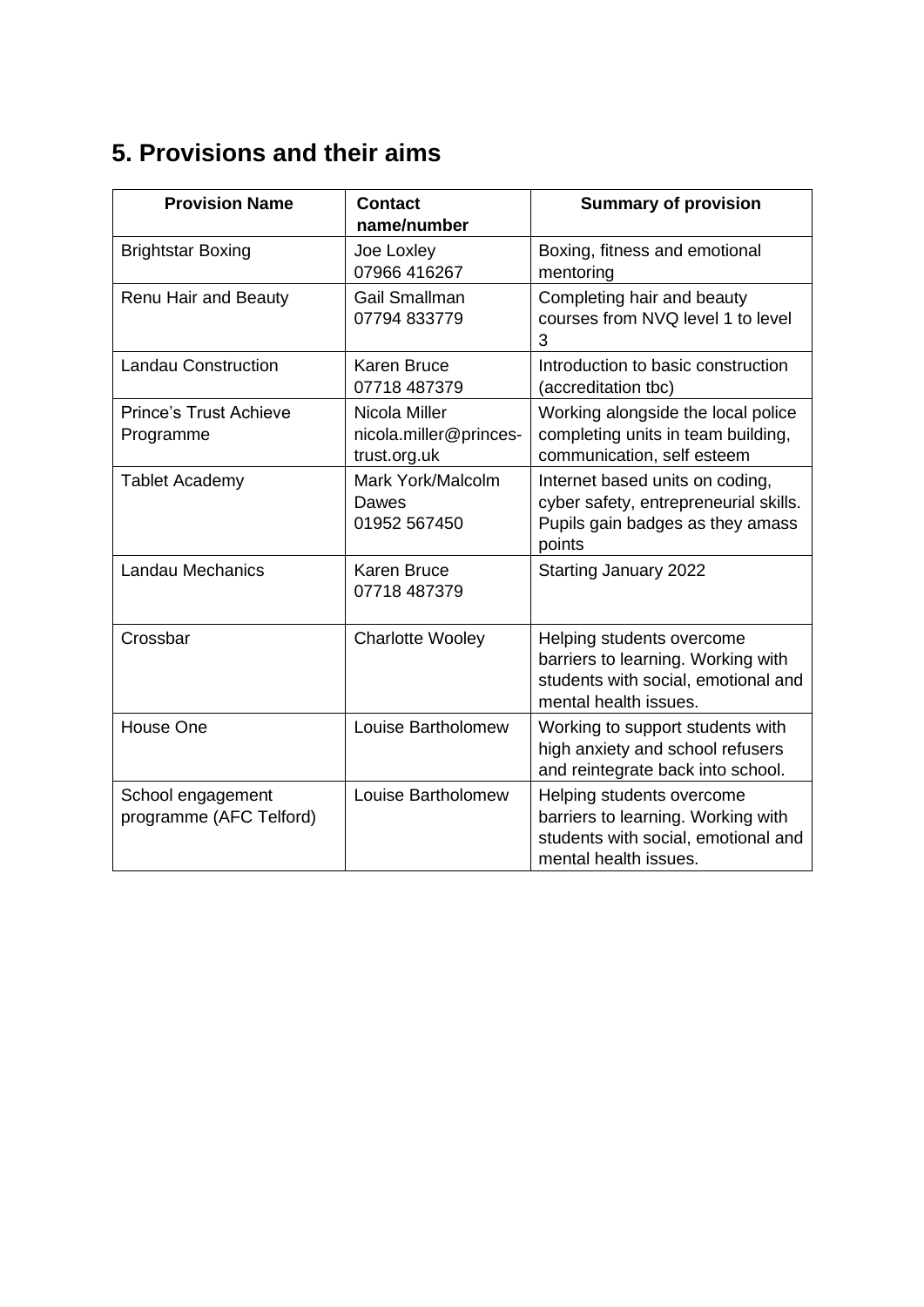# <span id="page-5-0"></span>**6. Forms**

Alternative Provision Process Form 2021

| <b>Before placement</b><br><b>starts</b>             |                                                                                                                                                                                                                                                                                                                                                                                                                                                                                                                                                                                                                                           |                             |
|------------------------------------------------------|-------------------------------------------------------------------------------------------------------------------------------------------------------------------------------------------------------------------------------------------------------------------------------------------------------------------------------------------------------------------------------------------------------------------------------------------------------------------------------------------------------------------------------------------------------------------------------------------------------------------------------------------|-----------------------------|
| <b>Staff member</b>                                  | <b>Action</b>                                                                                                                                                                                                                                                                                                                                                                                                                                                                                                                                                                                                                             | Date completed and<br>notes |
| HOY, SLT, SSO, APL,<br>school guidance<br>counsellor | Staff raise pupil's name as<br>someone who may benefit from an<br>alternative provision placement<br>APL and SLT to discuss the<br>viability of a placement and the<br>type of placement needed, based<br>on academic data, SEND,<br>behaviour logs, health and any<br>other relevant data or information<br>A meeting arranged for the pupil<br>with the school careers guidance<br>counsellor to discuss possible<br>future career paths for the pupil<br>APL to consider financial<br>implications of an alternative<br>provision placement<br>Student's views on placements to<br>be confirmed<br>Form 1 to be completed<br>$\bullet$ |                             |
| <b>APL and provision</b><br>staff                    | APL to ensure all policies, risk<br>$\bullet$<br>assessment, DBS, KCSIE is<br>shared with and received from the<br>provision<br>Provision to sign and<br>date confirmation of information<br>received form<br>Form 2 and 3 to be completed<br>$\bullet$                                                                                                                                                                                                                                                                                                                                                                                   |                             |
| <b>APL, provision staff</b><br>and HOY/HOH           | APL to contact possible alternative<br>$\bullet$<br>provision placements to gain<br>information on availability and<br>viability<br>APL to discuss possible<br>placement with staff,<br>parent/carer and pupil                                                                                                                                                                                                                                                                                                                                                                                                                            |                             |
| APL                                                  | APL to meet with pupil and<br>parent/carer to discuss reason for<br>alternative provision, effects on<br>curriculum/exams, and<br>expectation<br>Contract signed by pupil,<br>parent/carer and APL<br>Form 4 to be completed<br>$\bullet$<br>Letter containing all information on<br>placement, such as<br>dress code, lunch arrangements,<br>travel to and from placement to be<br>given to pupil and parent/carer                                                                                                                                                                                                                       |                             |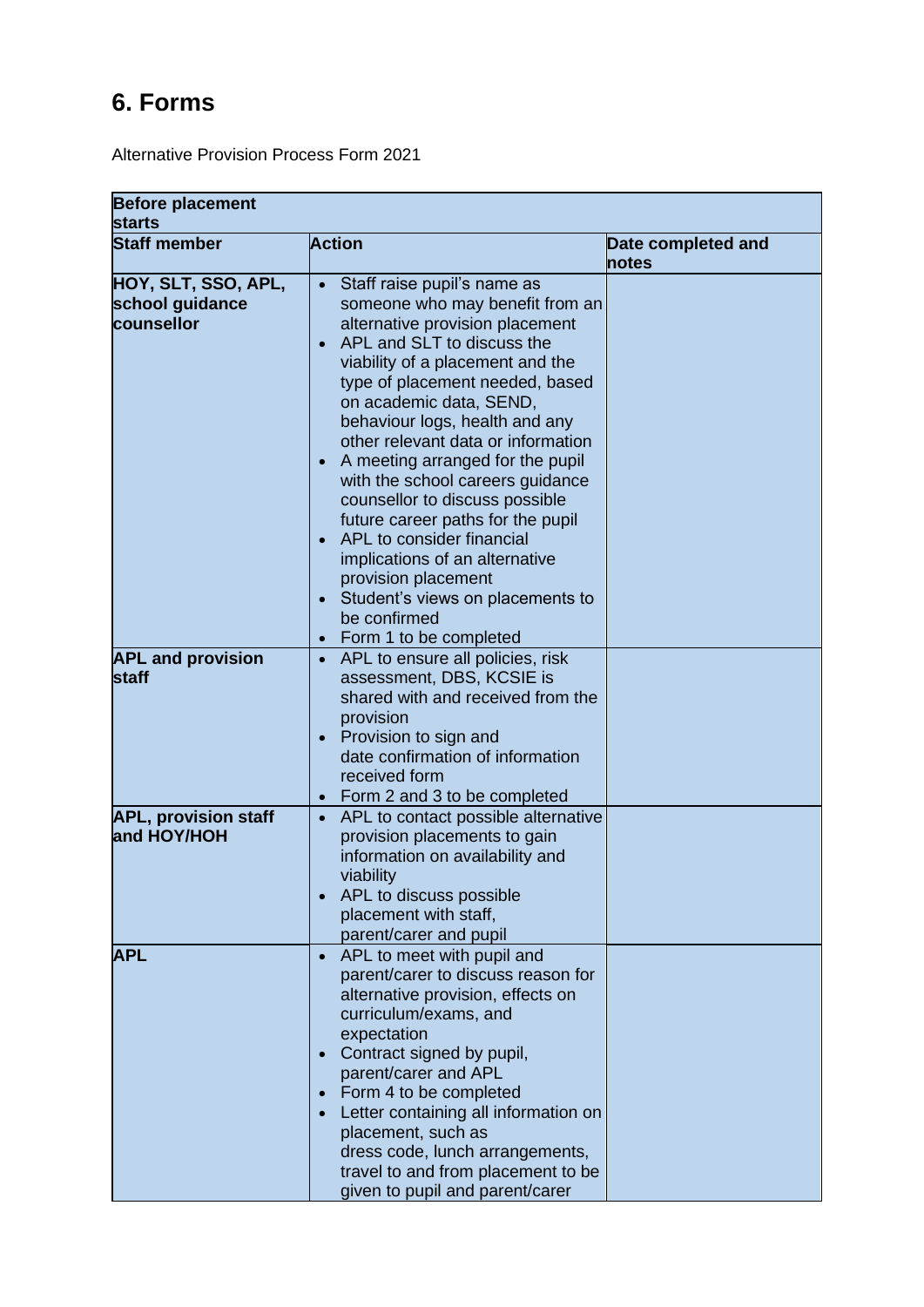|                          | Form 5 to be completed<br>$\bullet$              |  |
|--------------------------|--------------------------------------------------|--|
| <b>APL and</b>           | Provision to confirm date pupil will             |  |
| provision staff          | start and confirm that they                      |  |
|                          | will provide an induction session                |  |
|                          | Confirmation of dates and times to<br>$\bullet$  |  |
|                          | be emailed to parent/carer                       |  |
|                          |                                                  |  |
|                          | Key contact staff at school sent to<br>$\bullet$ |  |
|                          | provision                                        |  |
|                          | Form 6 to be completed<br>$\bullet$              |  |
| <b>During placement</b>  |                                                  |  |
| <b>Safeguarding team</b> | DSL to ensure that accurate                      |  |
|                          | registers are maintained and                     |  |
|                          | attendance officer is made aware                 |  |
|                          | of any placements                                |  |
|                          | DSL to ensure review meetings                    |  |
|                          | are held and parent/carer invited to             |  |
|                          | attend                                           |  |
|                          | Form 11 completed                                |  |
| <b>APL and</b>           | Once placement has started,<br>$\bullet$         |  |
| provision staff          | provision to ensure they contact                 |  |
|                          | APL to confirm pupil attendance                  |  |
|                          | each session                                     |  |
|                          | • Placement to send reports to APL               |  |
|                          | at the end of each week                          |  |
|                          | Form 7 or provision's own version                |  |
|                          | to be completed                                  |  |
|                          | Placement to contact APL in the                  |  |
|                          | event of any safeguarding/                       |  |
|                          | behaviour issues                                 |  |
| <b>APL</b>               | APL to visit placement at least<br>$\bullet$     |  |
|                          | once a half term to ensure safety                |  |
|                          | of premises and quality of                       |  |
|                          | provision                                        |  |
|                          | APL to speak to students                         |  |
|                          | fortnightly about their experience               |  |
|                          | at the placement                                 |  |
|                          | APL to ensure pupils complete a                  |  |
|                          | student and parent/carer voice                   |  |
|                          | form on the placement at least                   |  |
|                          | once a half term                                 |  |
|                          | Form 8 to be completed<br>$\bullet$              |  |
| <b>Parent/carer</b>      | Parent/carer to support their child<br>$\bullet$ |  |
|                          | with arriving promptly at the                    |  |
|                          | placement                                        |  |
| <b>APL</b>               | APL to analyse data half termly                  |  |
|                          | APL to arrange any interventions                 |  |
|                          | needed to support the child with                 |  |
|                          | their work at the placement                      |  |
|                          | APL to share information on                      |  |
|                          | impact of placement in terms of                  |  |
|                          | academic progress and behaviour                  |  |
|                          | in school                                        |  |
|                          | Half termly meetings to take place               |  |
|                          | with pupil, provision staff,                     |  |
|                          | parents/carers and APL                           |  |
|                          | Form 9 and 10 to be completed                    |  |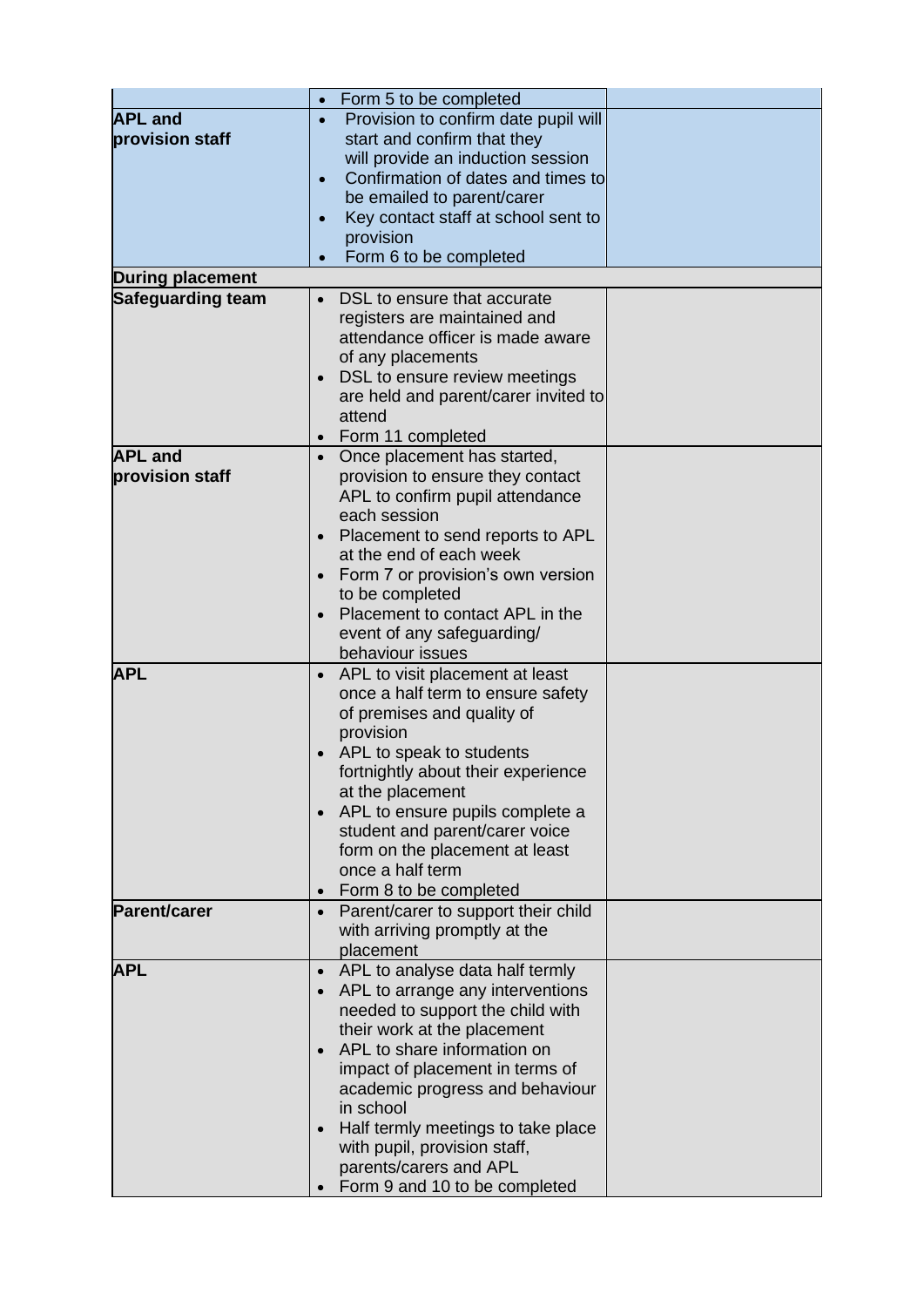| At the end of the<br>placement |                                                                                                                                                   |  |
|--------------------------------|---------------------------------------------------------------------------------------------------------------------------------------------------|--|
| <b>APL</b>                     | • APL to complete an evaluation of<br>the placement, including relevant<br>data on attendance, progress and<br>student voice<br>Form 10 completed |  |
| <b>APL, SLT, HOY, HOH</b>      | • APL to discuss future possible<br>pupils with relevant staff                                                                                    |  |
| <b>APL</b>                     | Report on positive achievements<br>and possible recommendations<br>sent to the provision                                                          |  |
| <b>APL</b>                     | End of year report on success of<br>provision sent to SLT and school<br>governors.                                                                |  |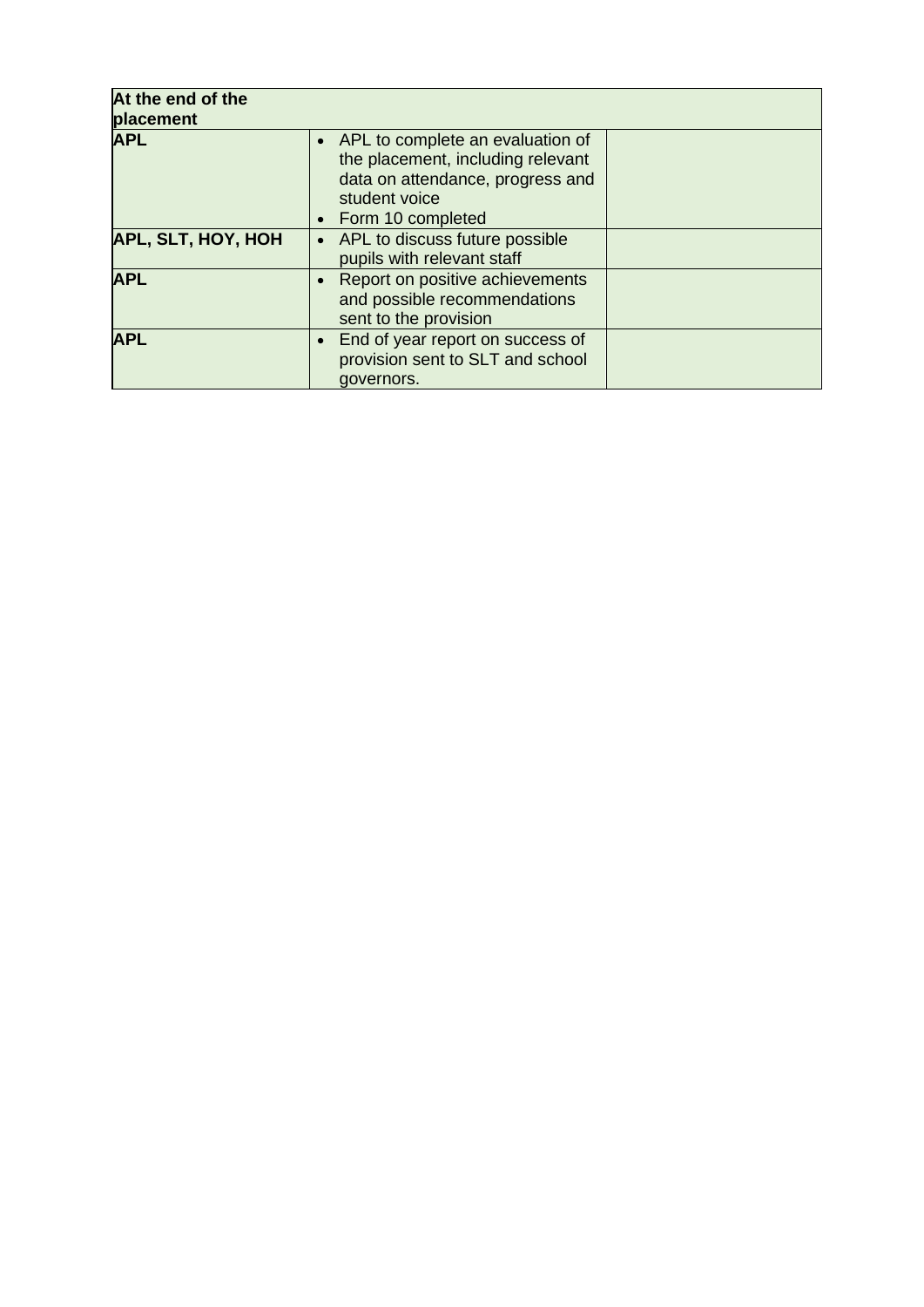

### **Initial Alternative Provision Placement Form**

To be completed as soon as the possibility of a placement for a particular pupil is raised

| <b>Key concerns</b>                          | <b>Notes and staff</b> |
|----------------------------------------------|------------------------|
| Summary of behaviour                         |                        |
|                                              |                        |
|                                              |                        |
|                                              |                        |
| Summary of academic progress                 |                        |
|                                              |                        |
|                                              |                        |
| <b>SEND/Medical information</b>              |                        |
|                                              |                        |
|                                              |                        |
|                                              |                        |
| Other relevant information                   |                        |
|                                              |                        |
|                                              |                        |
| Information from careers meeting             |                        |
|                                              |                        |
|                                              |                        |
|                                              |                        |
| Possible alternative provision<br>placements |                        |
|                                              |                        |
|                                              |                        |
|                                              |                        |
| Student's views on possible                  |                        |
| placements                                   |                        |
|                                              |                        |
|                                              |                        |
| Cost of placement                            |                        |
|                                              |                        |
|                                              |                        |
|                                              |                        |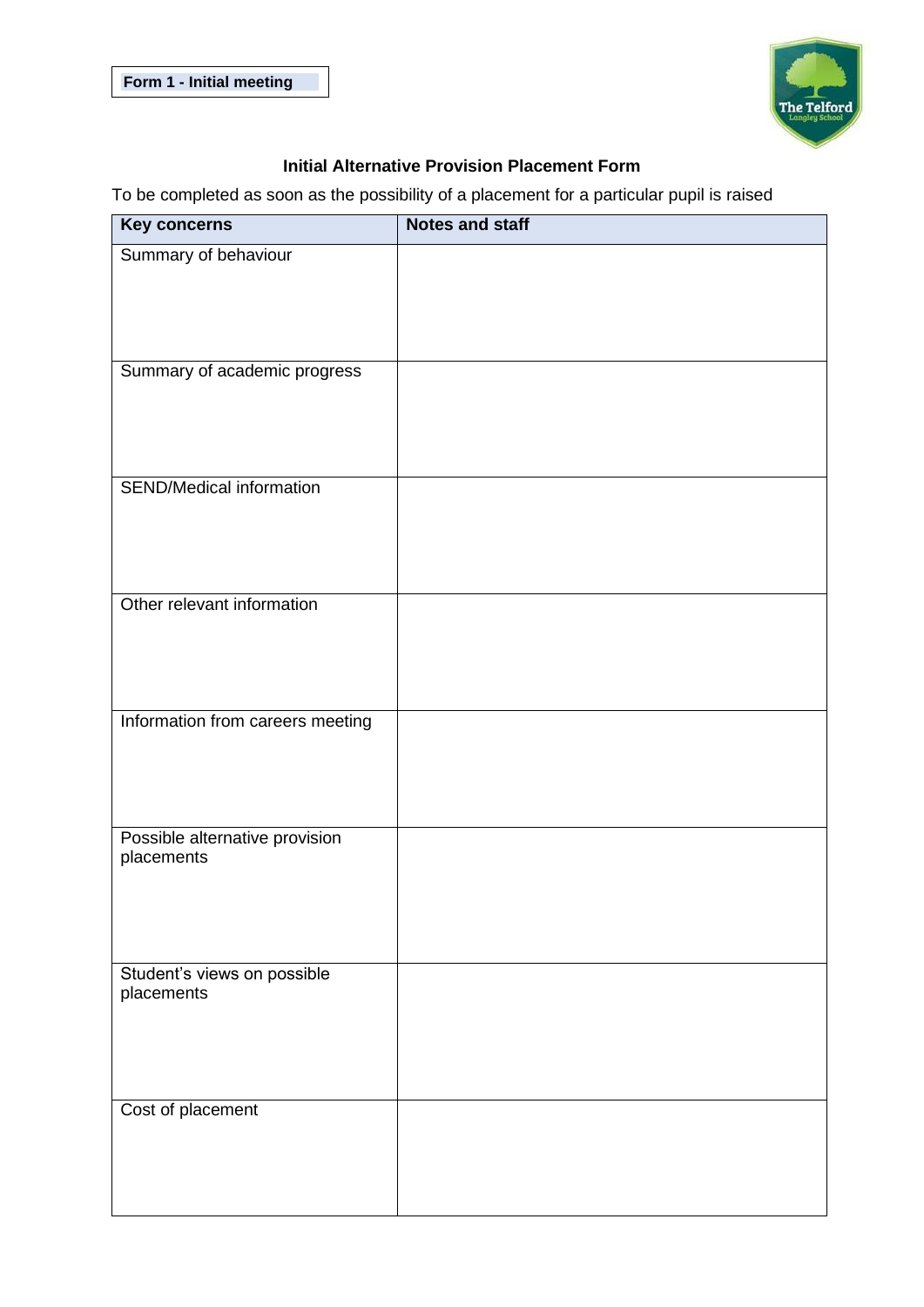

### **The Telford Langley School checklist before provision commences**

| <b>Name of Provision:</b>                                                                                |                                                                                                                                              | <b>DFE</b> number: |                |
|----------------------------------------------------------------------------------------------------------|----------------------------------------------------------------------------------------------------------------------------------------------|--------------------|----------------|
| <b>Completed by:</b>                                                                                     |                                                                                                                                              | Date:              |                |
|                                                                                                          | <b>Centre information/Compliancy</b>                                                                                                         |                    |                |
| Are you secure that the alternative provision is not contravening the<br>regulations about registration? |                                                                                                                                              |                    |                |
|                                                                                                          | Have all provision staff at the registered alternative provision provided at<br>Disclosure and Barring Service (DBS) checks?                 |                    |                |
|                                                                                                          | Has the provision got all copies of specific student information, including risk<br>assessments, SEND and safeguarding?                      |                    |                |
| not, can school support on delivery?                                                                     | Have provider staff accessed appropriate safeguarding training? If                                                                           |                    |                |
|                                                                                                          | Where transport is provided by the provision, check qualifications of drivers,<br>see regular minibus checks, risk assessments and insurance |                    |                |
|                                                                                                          | <b>Required Policies from Alternative Provision to The</b>                                                                                   |                    |                |
| • Safer Recruitment                                                                                      | <b>Telford Langley School</b>                                                                                                                |                    | Yes/No/Concern |
| • Safeguarding                                                                                           |                                                                                                                                              |                    | Yes/No/Concern |
| • Health and safety                                                                                      |                                                                                                                                              |                    | Yes/No/Concern |
|                                                                                                          |                                                                                                                                              |                    | Yes/No/Concern |
| • Behaviour Management                                                                                   |                                                                                                                                              | Yes/No/Concern     |                |
| • Equality & diversity<br>• Staff enhanced DBS Clearance                                                 |                                                                                                                                              | Yes/No/Concern     |                |
| • Complaints Policy                                                                                      |                                                                                                                                              |                    | Yes/No/Concern |
| • Employers Liability Insurance                                                                          |                                                                                                                                              |                    | Yes/No/Concern |
| • Latest Ofsted Report (where applicable)                                                                |                                                                                                                                              |                    | Yes/No/Concern |
| • Latest Self Assessment Report                                                                          |                                                                                                                                              |                    | Yes/No/Concern |
| • SEND Policy                                                                                            |                                                                                                                                              | Yes/No/Concern     |                |
| • Risk Assessments                                                                                       |                                                                                                                                              |                    | Yes/No/Concern |
| · Social networking, use of social media and e-safety policy                                             |                                                                                                                                              | Yes/No/Concern     |                |
|                                                                                                          |                                                                                                                                              |                    |                |
| <b>Required Policies from The Telford Langley School</b><br>to Alternative Provision                     |                                                                                                                                              |                    |                |
| • Safer Recruitment                                                                                      |                                                                                                                                              |                    | Yes/No/Concern |
| • Safeguarding (including contact information)                                                           |                                                                                                                                              |                    | Yes/No/Concern |
| • Health and safety                                                                                      |                                                                                                                                              | Yes/No/Concern     |                |
| • Behaviour Management                                                                                   |                                                                                                                                              |                    | Yes/No/Concern |
| • Equality & diversity                                                                                   |                                                                                                                                              |                    | Yes/No/Concern |
| • Staff enhanced DBS Clearance                                                                           |                                                                                                                                              |                    | Yes/No/Concern |
| • Complaints Policy<br>Yes/No/Concern                                                                    |                                                                                                                                              |                    |                |
| • Employers Liability Insurance                                                                          |                                                                                                                                              | Yes/No/Concern     |                |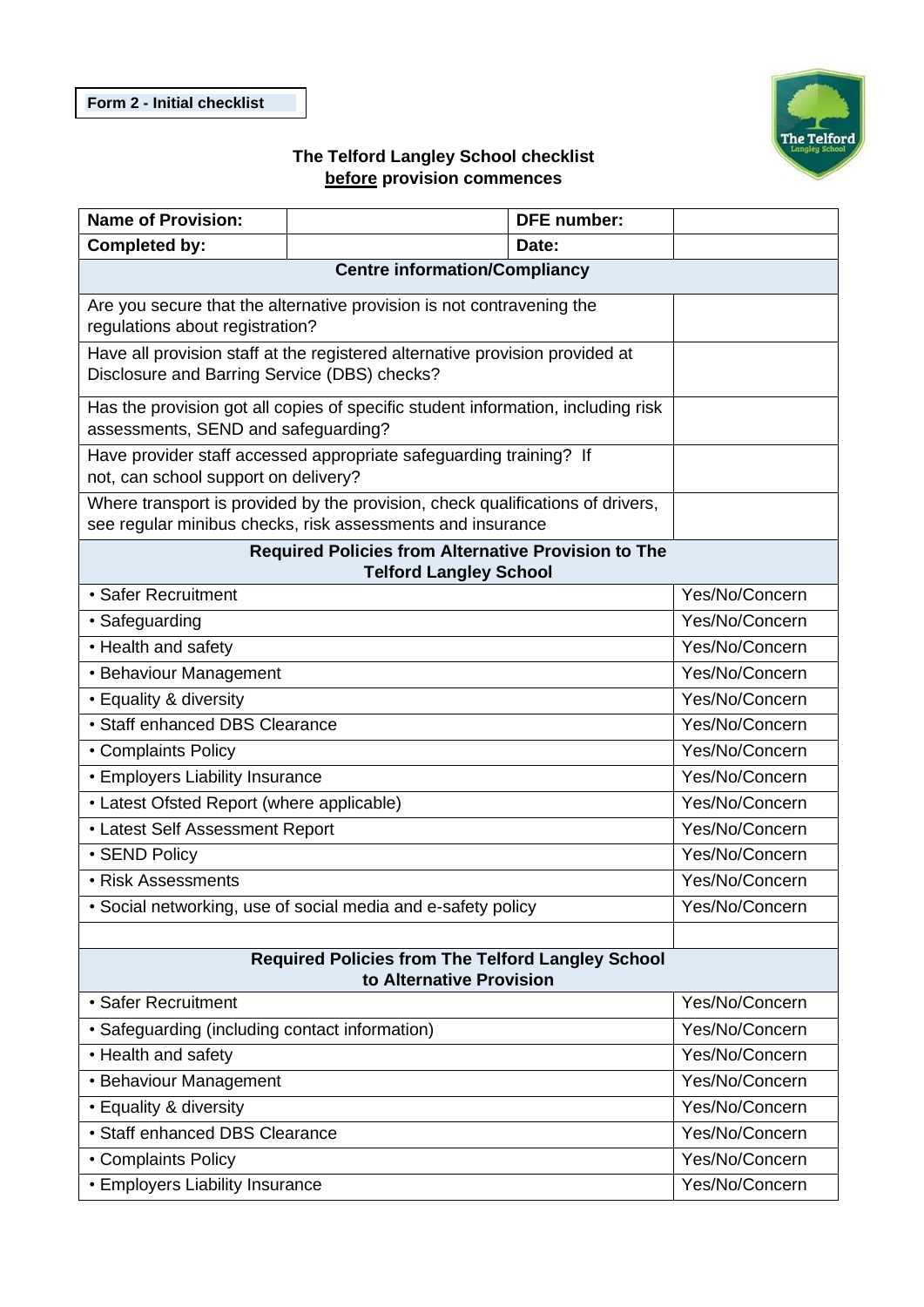| • Latest Ofsted Report (where applicable)                                                                                                                                                                                           | Yes/No/Concern |
|-------------------------------------------------------------------------------------------------------------------------------------------------------------------------------------------------------------------------------------|----------------|
| • Latest Self Assessment Report                                                                                                                                                                                                     | Yes/No/Concern |
| · SEND Policy                                                                                                                                                                                                                       | Yes/No/Concern |
| • Risk Assessments                                                                                                                                                                                                                  | Yes/No/Concern |
| · Social networking, use of social media and e-safety policy                                                                                                                                                                        | Yes/No/Concern |
| <b>Safer Recruitment</b>                                                                                                                                                                                                            |                |
| Are written professional and character references always taken up before<br>employment commences?                                                                                                                                   | YES/NO         |
| Are identification and qualification documents checked and verified before<br>employment commences?                                                                                                                                 | <b>YES/NO</b>  |
| Are enhanced DBS checks undertaken on all new members of staff<br>irrespective of current DBS clearances?                                                                                                                           | YES/NO         |
| Are face to face interviews always carried out by those who will be managing<br>the staff before employment commences?                                                                                                              | YES/NO         |
| Is previous employment history checked and any gaps or anomalies fully<br>investigated and explained satisfactorily before employment commences.                                                                                    | YES/NO         |
| <b>Safeguarding Questions</b>                                                                                                                                                                                                       |                |
| Where is your Safeguarding Policy kept and do all staff know where it is kept<br>and have access to it. This will be updated yearly (Sept 2021)                                                                                     |                |
| Who is the lead for safeguarding in your organisation? Do all staff know who<br>he/she is?                                                                                                                                          |                |
| Do all staff know how to contact him/her? Would staff know what to do if<br>he/she was not there?                                                                                                                                   |                |
| Is safeguarding included in your New Staff Induction and are all staff issued<br>with a Staff Handbook with policies in?                                                                                                            |                |
| Do all staff undertake safeguarding training regularly? How regularly does it<br>happen?                                                                                                                                            |                |
| Safeguarding<br><b>KCSIE</b>                                                                                                                                                                                                        |                |
| Prevent                                                                                                                                                                                                                             |                |
| Do staff involved in delivering 14-16yrs training undertake a general<br>induction regarding 14-16yrs learner safeguarding? Do they know who to<br>report a 14-16yrs safeguarding issue to?                                         |                |
| How are staff made aware of any known safeguarding issues?                                                                                                                                                                          |                |
| Do staff know what to do if a young person $14 - 16$ yrs was unable to<br>continue a session (illness, accident, behavioural incident etc.)?Do all<br>appropriate staff have a copy of the 14-16yrs Policy Booklet in this respect? |                |
| Would staff know what to do if they were concerned about a colleague's<br>behaviour/relationship with a young person?                                                                                                               |                |
| <b>Health and Safety Questions</b>                                                                                                                                                                                                  |                |
| Do you complete a risk assessment for school students working in a post16<br>environment? Is this passed on to the school?                                                                                                          |                |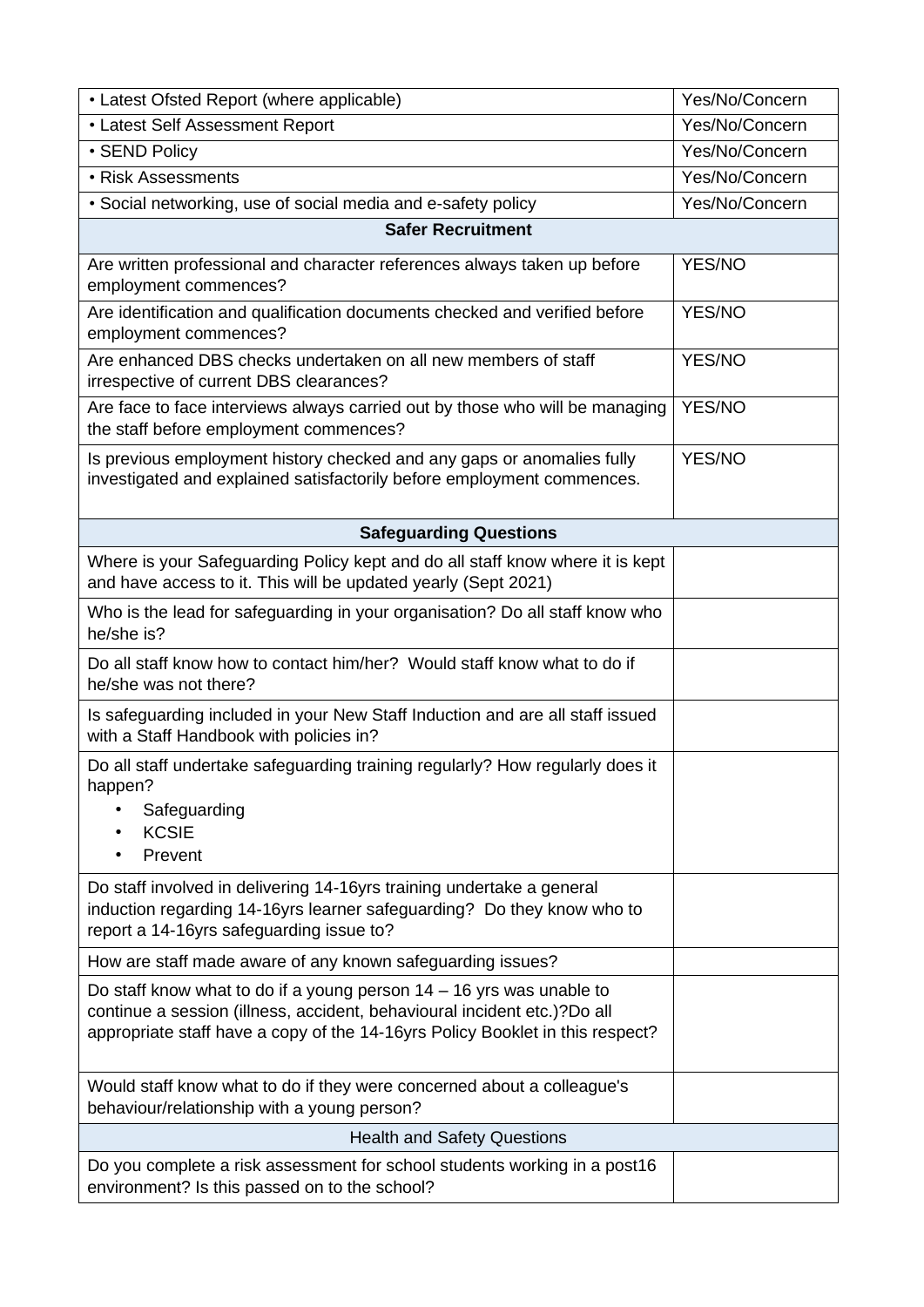| Where are details of staff health & safety training kept?                                                                                                                                                                                           |  |
|-----------------------------------------------------------------------------------------------------------------------------------------------------------------------------------------------------------------------------------------------------|--|
| Do all staff complete a health and safety briefing for each student on their<br>first session? Is a checklist completed with the learner so that you can be<br>sure that they are aware of health and safety issues and of their<br>responsibility? |  |
| Do all staff understand their responsibilities under RIDDOR? Where is the<br>accident book held?                                                                                                                                                    |  |
| How do you ensure the safety of young people accessing IT equipment and<br>the internet? Is there an acceptable use policy and is this explained and<br>signed up to at the start of the course?                                                    |  |
| Where do you keep the documentation to show that your premises meet the<br>new Fire Regulations that came into force in 2006?                                                                                                                       |  |
| Who is your first aider(s)? Do they hold a current certificate? What would<br>you do if they were not in?                                                                                                                                           |  |
| What happens if a learner attends without the appropriate personal<br>protective equipment required to work in an area?                                                                                                                             |  |
| If there is a change of venue how is this communicated to the schools<br>(where applicable) and young people?                                                                                                                                       |  |

Additional information/notes: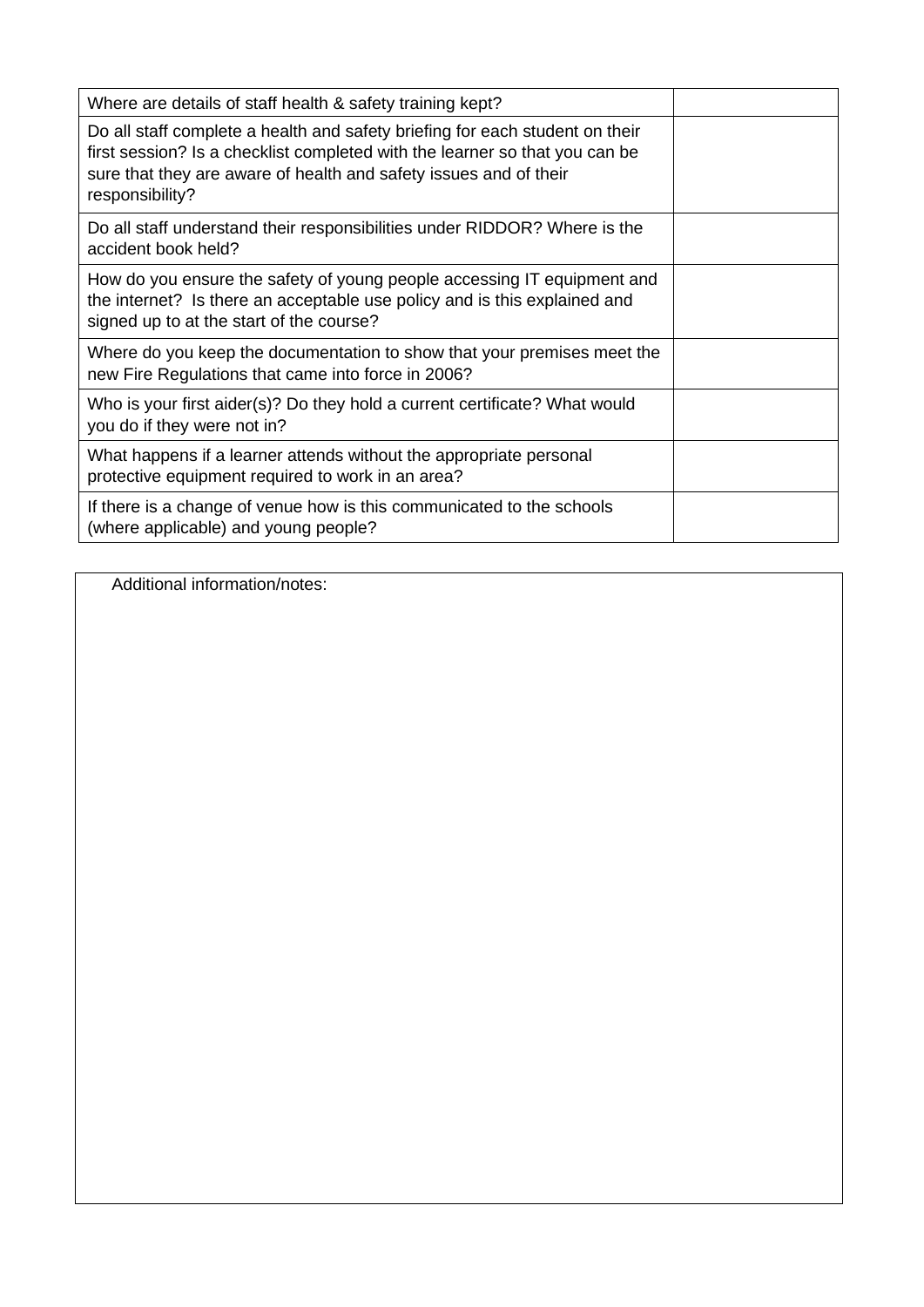

## **The Telford Langley School Alternative Provision Confirmation of Information Received**

| Name, address and contact information of provision:                            |
|--------------------------------------------------------------------------------|
|                                                                                |
|                                                                                |
| Activities/qualifications offered:                                             |
|                                                                                |
|                                                                                |
| Key contact:                                                                   |
|                                                                                |
| Days and times available:                                                      |
|                                                                                |
| Please tick and then sign and date to confirm that you have received, read and |
| understood the following from us:                                              |
|                                                                                |
| The Telford Langley School Health and Safety Policy<br>□                       |
| The Telford Langley School Safeguarding Policy<br>□                            |
| The Telford Langley School Behaviour Policy<br>$\Box$                          |
| The Telford Langley School Risk Assessment<br>$\Box$                           |
| The Telford Langley School key staff contact details<br>□                      |
|                                                                                |
| Please also confirm that you have read and understood:                         |
| □ Part 1 of KCSIE                                                              |
| □ Annex A of KCSIE                                                             |
|                                                                                |
| Alternative Provision staff name and role:                                     |
|                                                                                |
| Alternative Provision signature:                                               |
|                                                                                |
| Date:                                                                          |
| The Telford Langley School staff name and role:                                |
|                                                                                |
| The Telford Langley School signature:                                          |
|                                                                                |

Date: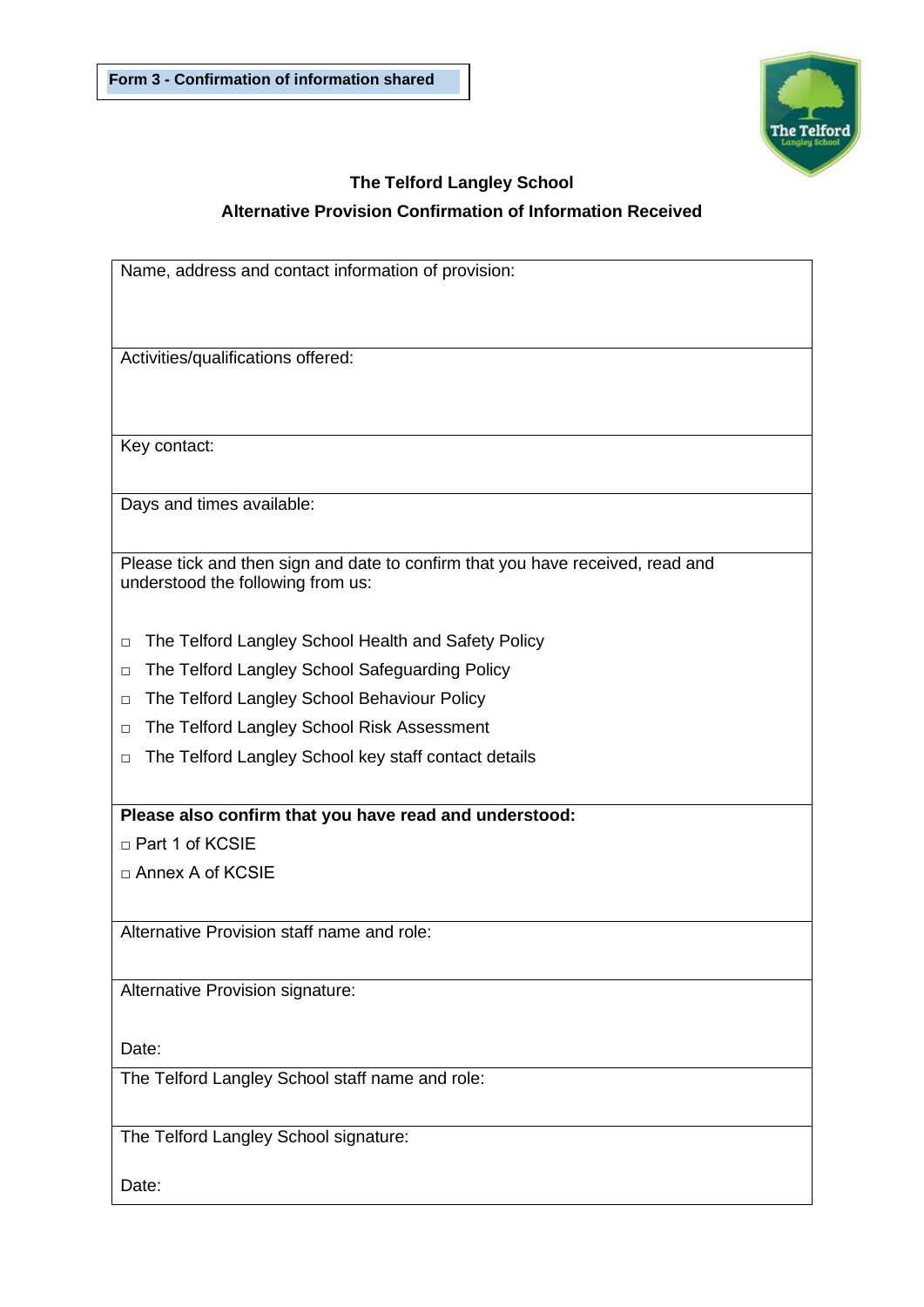

#### **Alternative Provision Pupil Contract**

The Telford Langley School has given consent for you to attend \*\*\*\*\* every \*\*\*\*day from \*\*\* to \*\*\*. We promise to support your learning at \*\*\* by maintaining regular contact with the staff there and ensuring that weekly reports on your achievement and conduct are completed and shared. Mr Thomas will visit the provision fortnightly and we will arrange for meetings to take place every 4 weeks, involving you, your parents, staff from the provision and Mr Thomas, so we are all aware of your achievements and anything further that needs to be done to support you.

By attending \*\*\*, you agree to meet the following conditions:

- 1. To attend the provision each week (health permitting) and to follow the code of conduct set by the provision and by school.
- 2. To be punctual.
- 3. To complete the work set at the provision to the best of your ability.
- 4. To ensure your attendance at school remains above \*\*\*\*%
- 5. To attend all of your English, Maths and Science lessons.
- 6. To reduce the number of negative behaviour logs you receive in school.
- 7. To complete any consequences set by the provision or by school.
- 8. To remain on site at the provision for the time stated.

If you have any questions or concerns about anything in this contract you should ask Mr Thomas as soon as possible.

I \_\_\_\_\_\_\_\_\_\_\_\_\_\_\_\_\_\_\_\_\_\_\_\_\_\_\_\_\_\_\_\_\_\_\_\_\_\_\_\_\_\_\_\_\_ (PRINT NAME) agree to the terms of this contract and understand the expectations placed on me.

| Signed by pupil:        |  |
|-------------------------|--|
| Signed by parent/carer: |  |
| Signed by Mr Thomas:    |  |
| Date:                   |  |

(Copy of the contract to be given to pupil, parent/carer, The Telford Langley School and the provision)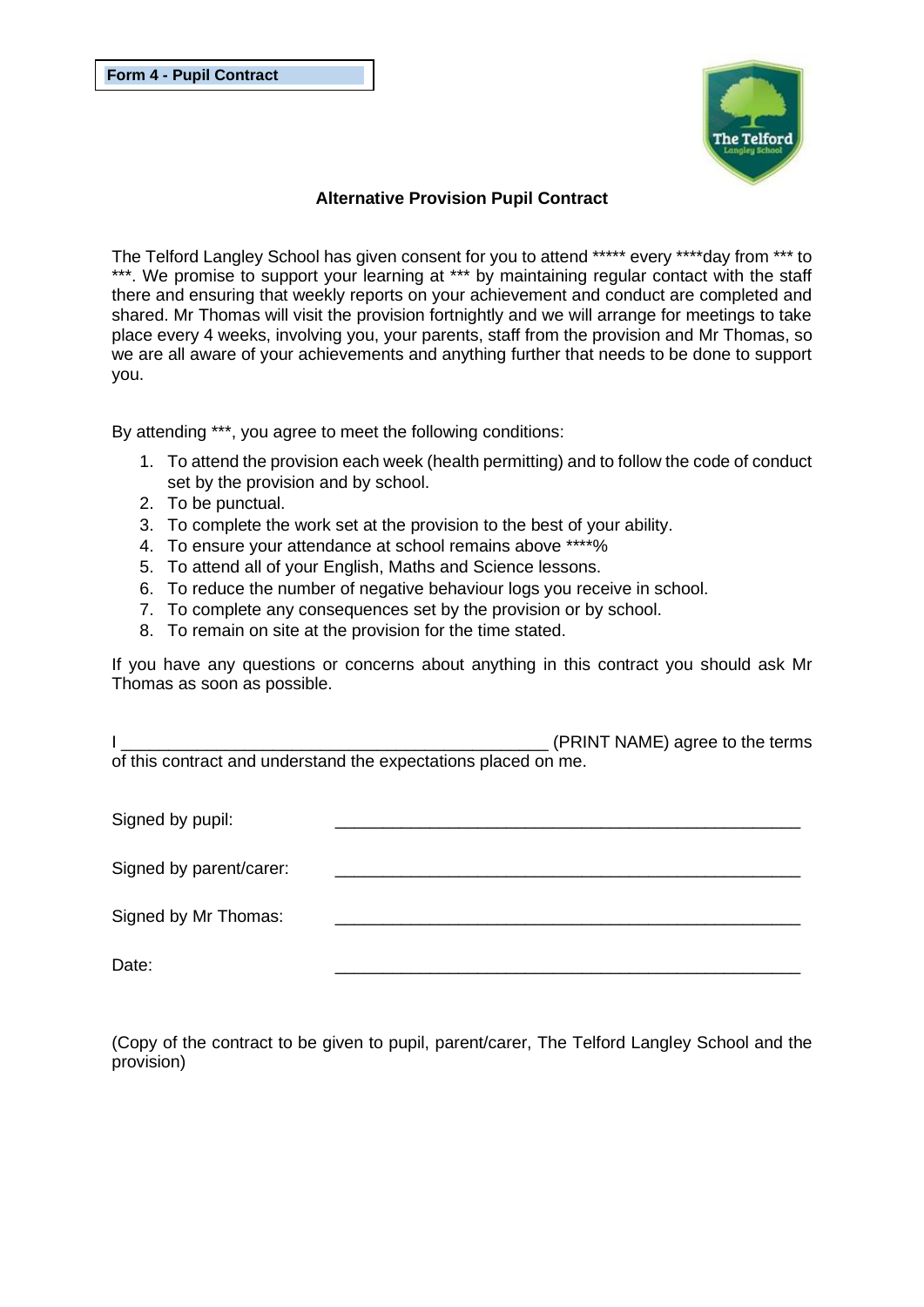

Dear Parent/Carer,

Your child has been offered a place at \*\*\*\*\*\*. When attending this provision, they will be working on \*\*\*\*\*\*\* and will gain a \*\*\*\*\*\*\*\* qualification.

The course will start on \*\*\*\*\*\*\*\*\* at \*\*\*\*\*\*\*\* and starts at \*\*\*\*\*\*\*\* and finishes at \*\*\*\*\*\*\*\*. Pupils will be allowed \*\*\*\*\*\*\*\*\*for lunch and need to take their lunch with them. Pupils will be supervised at all times and will remain on the premises for the whole day.

Part of the day will be spent completing practical activities and the other part will be spent studying theory and completing written work on this. During the practical activities, pupils will not have access to or be using any kind of chemicals or sharps. (add further detail)

Pupils will need to make their own way to the premises. I will meet them there on their first day to introduce them to staff and ensure they are clear where they need to go. The only cost for parents/carers is \*\*\*\*\*\*\*\* Pupils need to wear \*\*\*\*\*\*\*\*

Pupils are expected to be polite and follow instructions at all times, as they would in school. Mobile phones are not permitted during lesson time but can be used during lunch time.

Pupils and parents/carers will be given a contract to sign to say that they agree to the conditions stated. These conditions will cover areas such as attendance and behaviour and will be individualised for each student. These will be taken home to you by the pupils.

If you have any questions about any of this information, please contact me at school.

Kind regards

Mr Thomas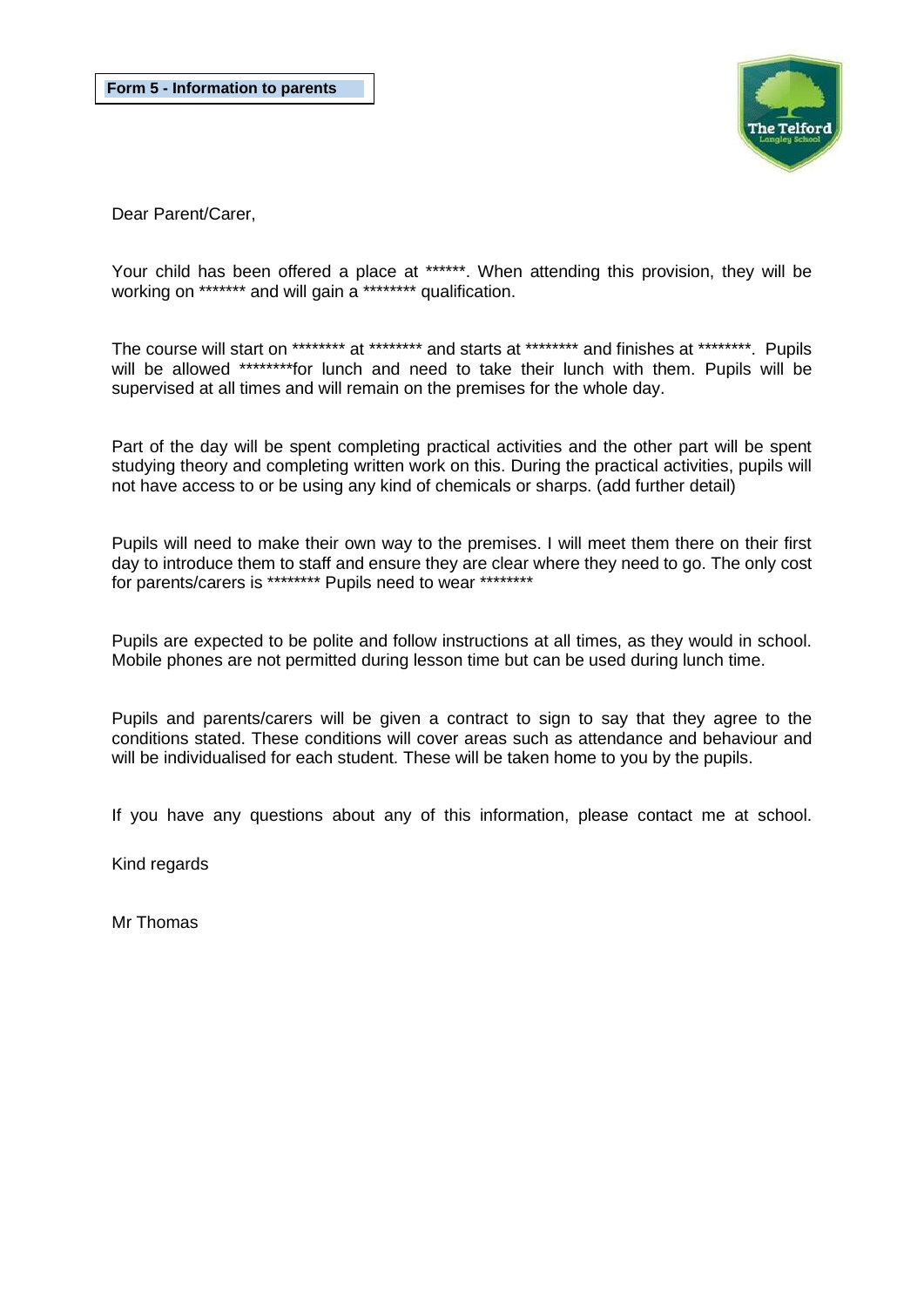

### **The Telford Langley School**

All safeguarding concerns to be passed on immediately via phone call to:

Kevin Preece (DSL) – 07498 753354 (first contact) Paul Thomas – 01952 386700 The Telford Langley School – 01952 386700

The Telford Langley School Duce Drive Dawley **Telford** Shropshire TF4 3JS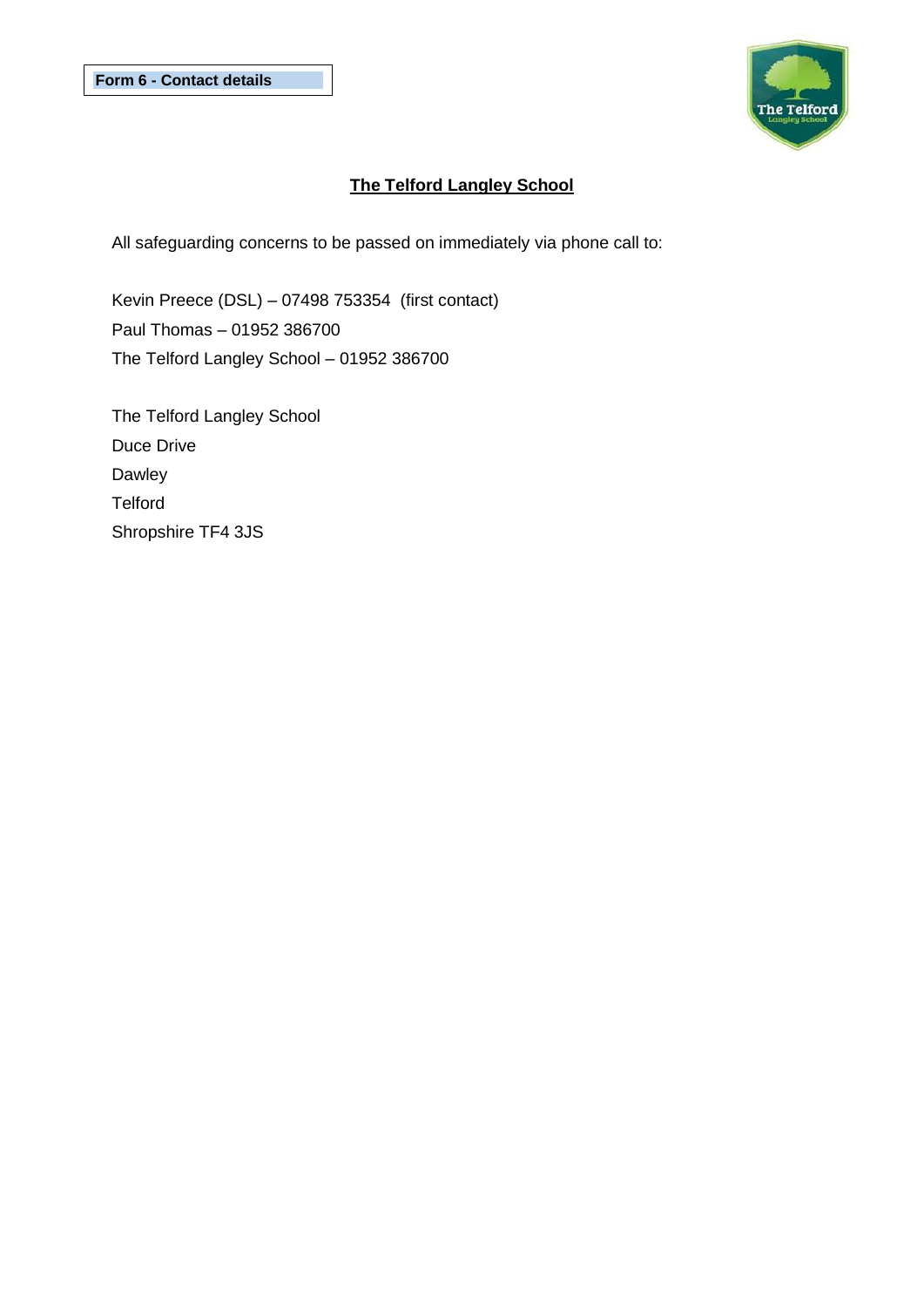

| <b>Alternative Provision Placement:</b> |  |
|-----------------------------------------|--|
| Pupil:                                  |  |
| Date:                                   |  |
| Staff member completing report:         |  |

| Day of the week                                     |  |
|-----------------------------------------------------|--|
| Activities completed                                |  |
| <b>Comment on effort</b><br>and behaviour           |  |
| <b>Future targets or<br/>additional</b><br>comments |  |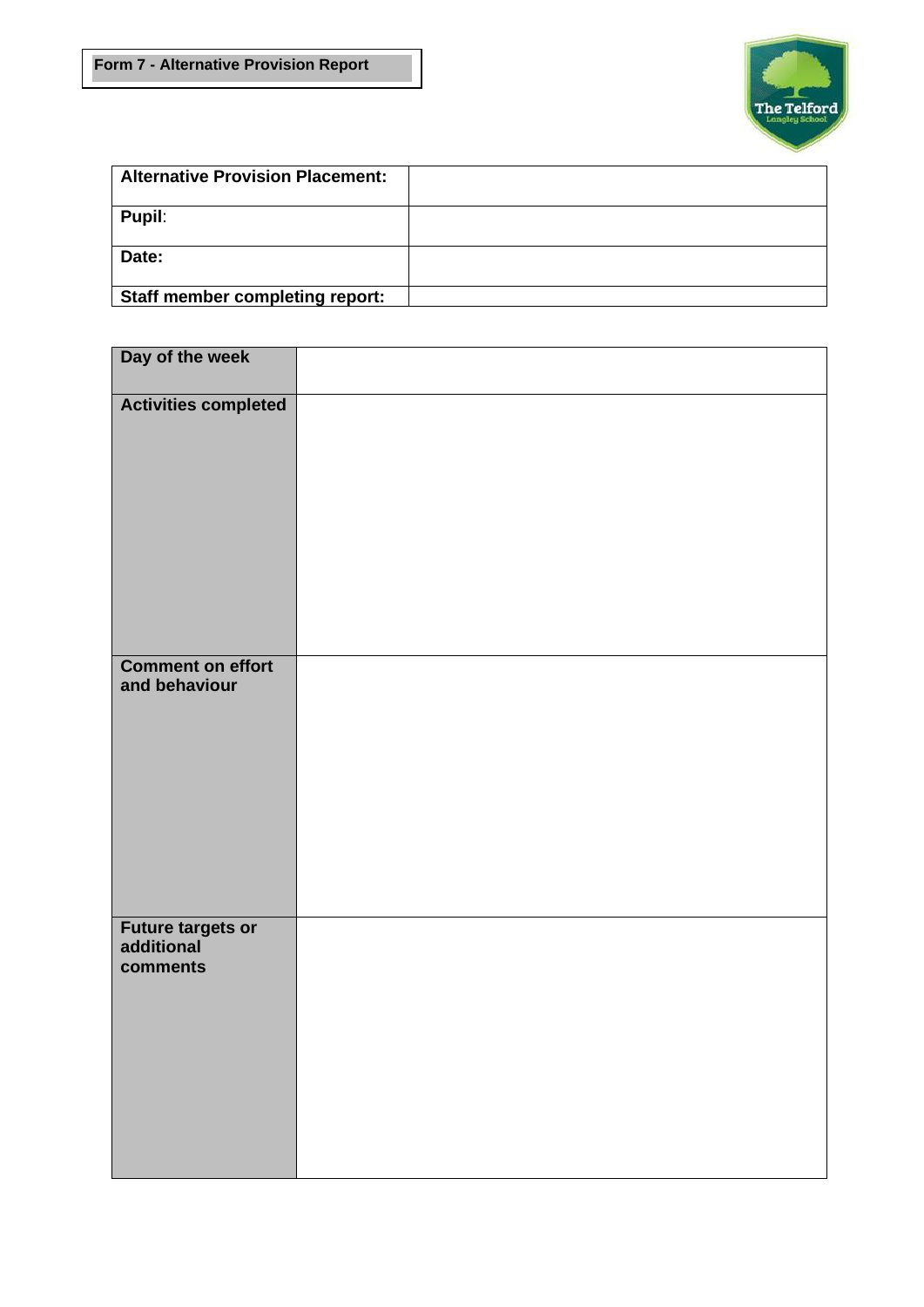

### **Alternative Provision Placement Review (To be completed each half term)**

| <b>Alternative Provision Placement:</b> |  |
|-----------------------------------------|--|
| Pupil:                                  |  |
| Date:                                   |  |

#### **Student Voice**

Please answer the following questions honestly and in as much detail as you can.

| 1. Are you happy at your placement?                                                                        |
|------------------------------------------------------------------------------------------------------------|
|                                                                                                            |
|                                                                                                            |
|                                                                                                            |
|                                                                                                            |
| 2. Do you feel safe at your placement?                                                                     |
|                                                                                                            |
|                                                                                                            |
|                                                                                                            |
|                                                                                                            |
| 3. Do you feel that the staff look after you?                                                              |
|                                                                                                            |
|                                                                                                            |
|                                                                                                            |
|                                                                                                            |
|                                                                                                            |
| 4. If you have witnessed or experienced any bullying, did the placement staff deal with it<br>effectively? |
|                                                                                                            |
|                                                                                                            |
|                                                                                                            |
|                                                                                                            |
|                                                                                                            |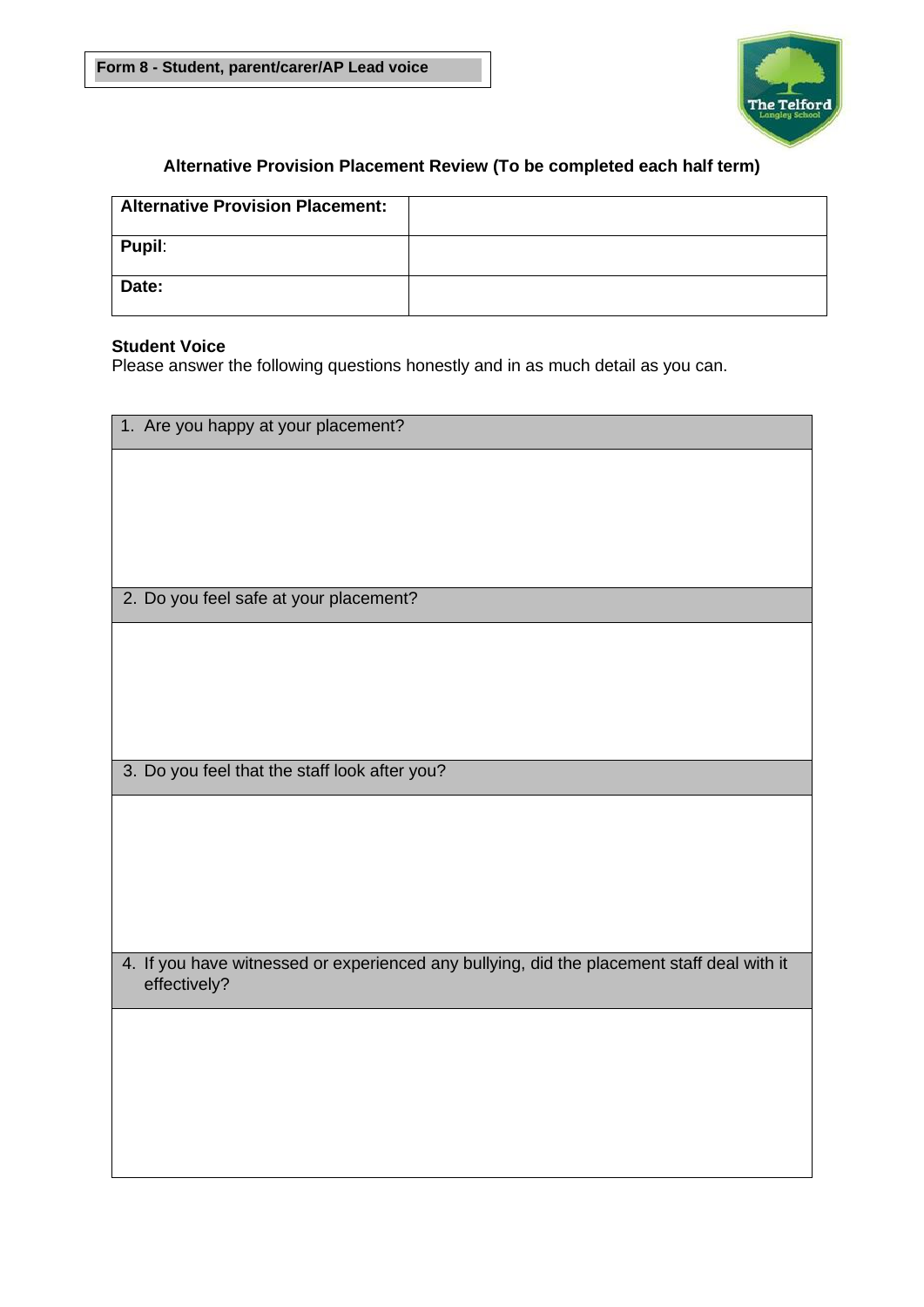| 5. If you raised any concerns with staff at The Telford Langley School about your<br>placement, was this dealt with quickly and appropriately? |  |
|------------------------------------------------------------------------------------------------------------------------------------------------|--|
|                                                                                                                                                |  |
|                                                                                                                                                |  |
| 6. What have you learned at your placement?                                                                                                    |  |
|                                                                                                                                                |  |
|                                                                                                                                                |  |
|                                                                                                                                                |  |
| 7. How might the placement impact on your future?                                                                                              |  |
|                                                                                                                                                |  |
|                                                                                                                                                |  |
| 8. Who would you speak to at the placement if you had any concerns?                                                                            |  |
|                                                                                                                                                |  |
|                                                                                                                                                |  |
|                                                                                                                                                |  |
| 9. Are you happy to continue attending the placement?                                                                                          |  |
|                                                                                                                                                |  |
|                                                                                                                                                |  |
|                                                                                                                                                |  |
| 10. Any further comments you would like to make:                                                                                               |  |
|                                                                                                                                                |  |
|                                                                                                                                                |  |
|                                                                                                                                                |  |
|                                                                                                                                                |  |
|                                                                                                                                                |  |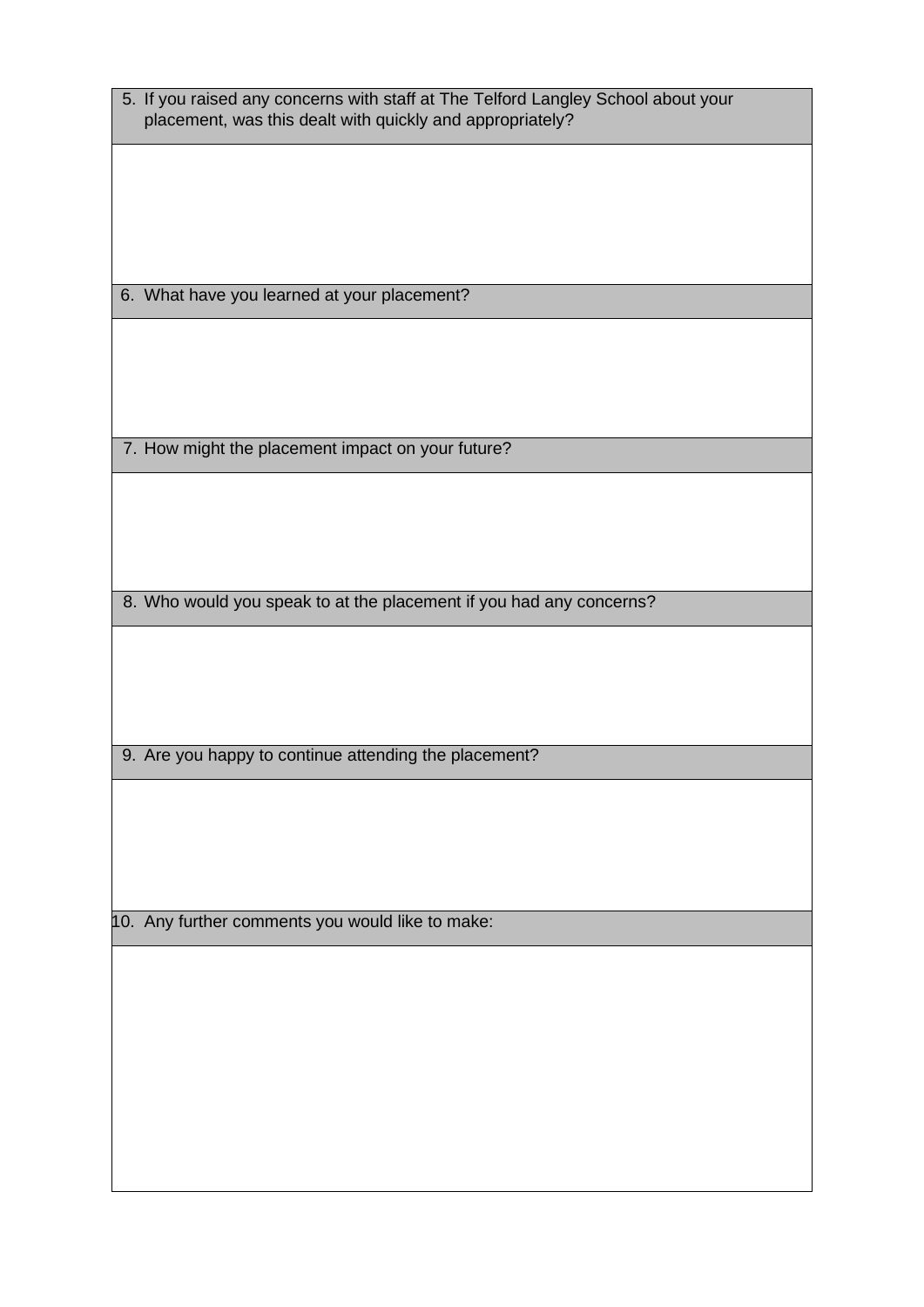

### **Parent/Carer Voice**

| 1. Is your child happy at the placement?                                                                                                            |
|-----------------------------------------------------------------------------------------------------------------------------------------------------|
|                                                                                                                                                     |
|                                                                                                                                                     |
|                                                                                                                                                     |
| 2. Does your child feel safe at the placement?                                                                                                      |
|                                                                                                                                                     |
|                                                                                                                                                     |
|                                                                                                                                                     |
| 3. Is your child well looked after at the placement?                                                                                                |
|                                                                                                                                                     |
|                                                                                                                                                     |
|                                                                                                                                                     |
| 4. If you have had to report any bullying issues, has the placement dealt with it<br>appropriately?                                                 |
|                                                                                                                                                     |
|                                                                                                                                                     |
|                                                                                                                                                     |
|                                                                                                                                                     |
| 5. If you have raised any issues with The Telford Langley School regarding the placement,<br>have these been dealt with promptly and appropriately? |
|                                                                                                                                                     |
|                                                                                                                                                     |
|                                                                                                                                                     |
|                                                                                                                                                     |
| 6. Are you happy for your child to continue attending the placement?                                                                                |
|                                                                                                                                                     |
|                                                                                                                                                     |
| Any further comments you would like to make:                                                                                                        |
|                                                                                                                                                     |
|                                                                                                                                                     |
|                                                                                                                                                     |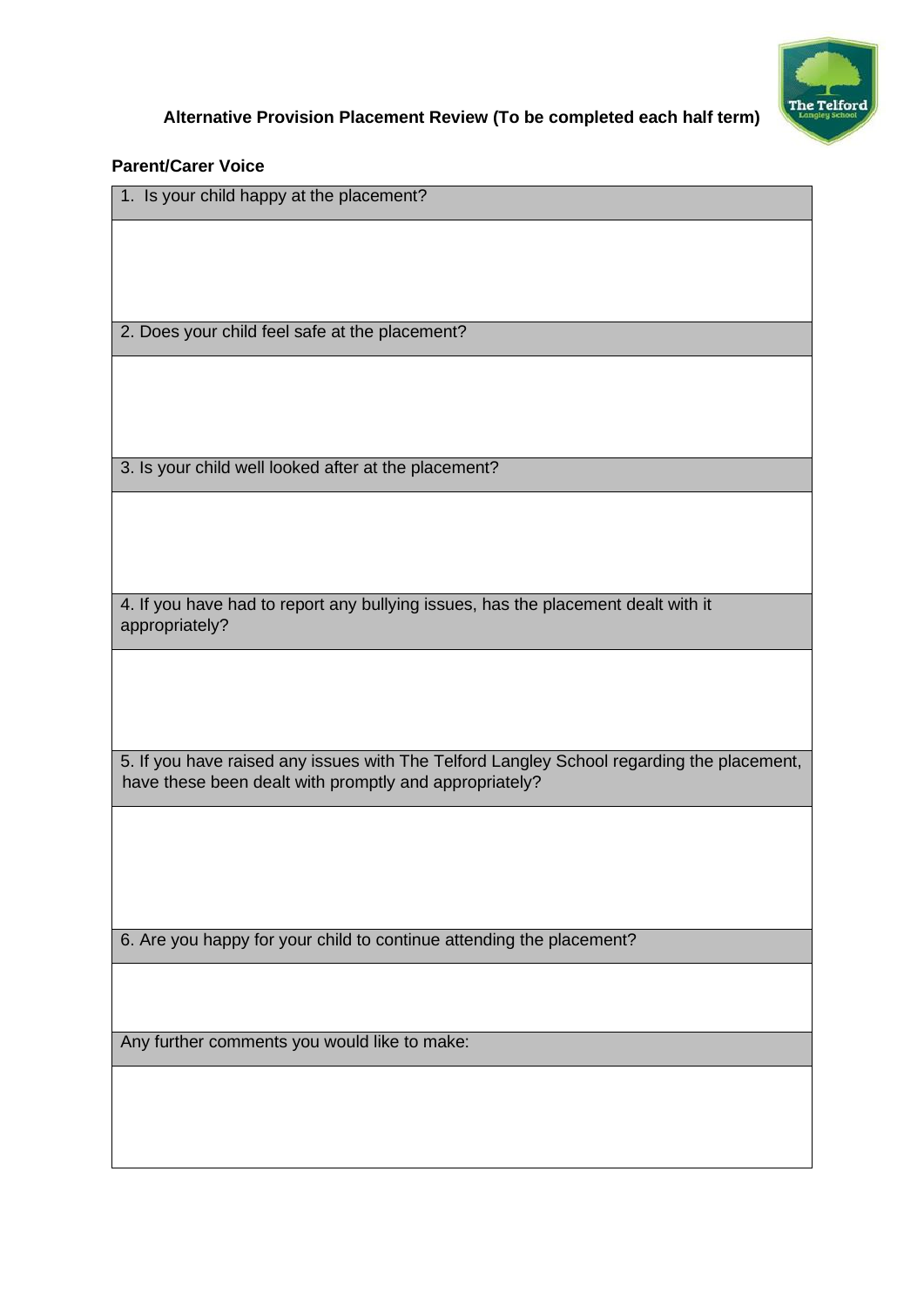

| Student(s) observed:   |  |
|------------------------|--|
|                        |  |
| <b>Staff observed:</b> |  |
|                        |  |
| Date:                  |  |
|                        |  |

| Quality of Education Evaluation (to be completed by AP Lead)            |  |  |
|-------------------------------------------------------------------------|--|--|
| Details of course/qualification<br>observed?                            |  |  |
| How many adults to support<br>students (Ratio)?                         |  |  |
| Was the room/environment safe?                                          |  |  |
| Was the room/environment<br>conducive to learning?                      |  |  |
| Were the resources differentiated?                                      |  |  |
| Was the quality of work produced<br>in line with school expectations?   |  |  |
| Do you feel that the school<br>learners made sufficient progress?       |  |  |
| Does the provision report regularly<br>back to home school on progress? |  |  |
| Does the provision report<br>academic progress to parents?              |  |  |
| <b>Ethos, Culture, Behaviours</b>                                       |  |  |
| Does the provision feel<br>professional, organised and<br>structured?   |  |  |
| Do staff have high expectations of<br>behaviours?                       |  |  |
| Do you feel that staff challenge<br>behaviours appropriately?           |  |  |
| Do staff have strong relationships<br>with students?                    |  |  |
| Is poor behaviour reported to home<br>school and/or parents?            |  |  |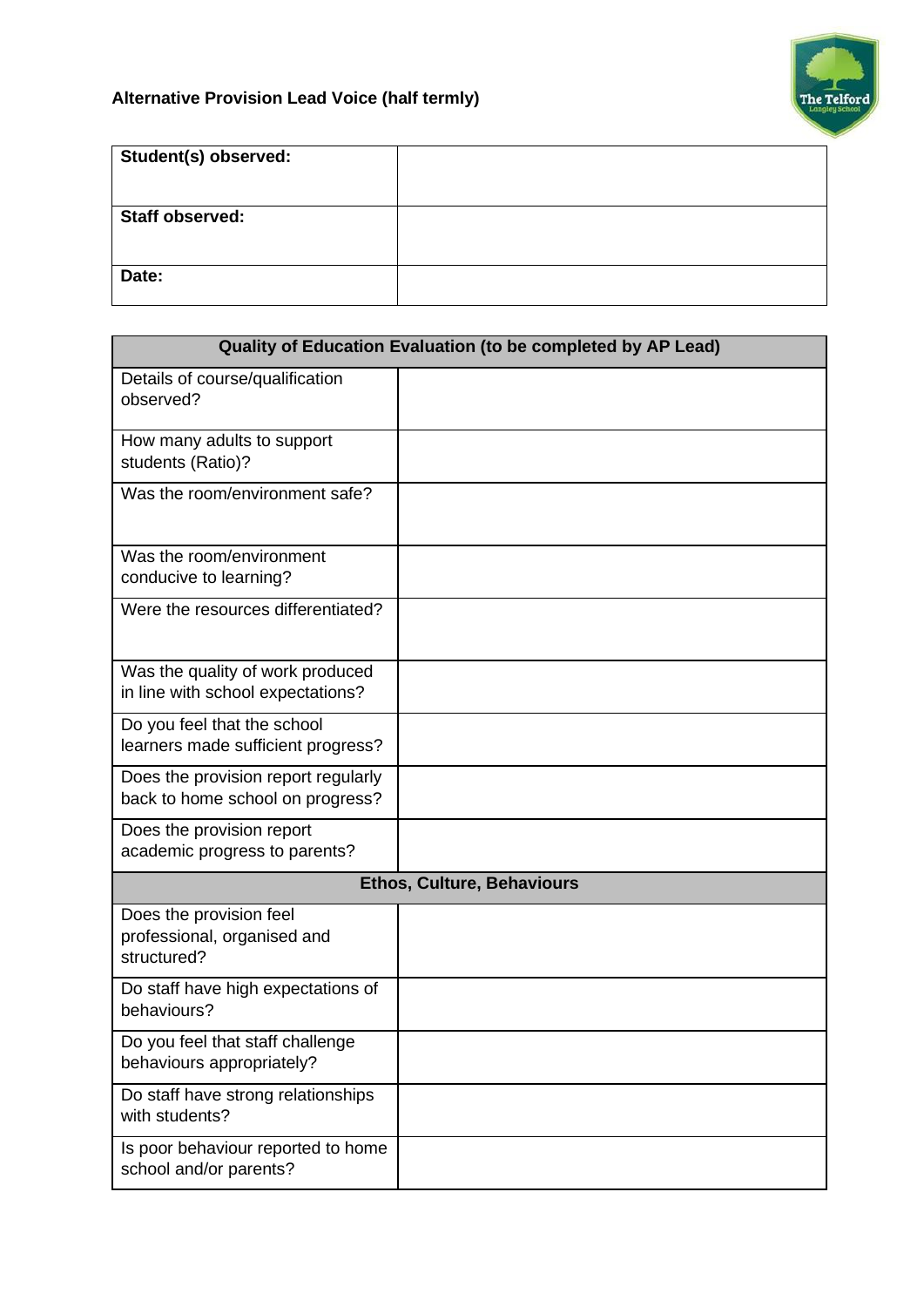| <b>Key Questions</b>                                                      |  |
|---------------------------------------------------------------------------|--|
| Do you consider the provision<br>safe?                                    |  |
| Do you feel that the environment<br>supports the learner pastorally?      |  |
| Does the provision support the<br>learner academically?                   |  |
| Do you think the provision<br>communicates well with all<br>stakeholders? |  |
| Do you feel that the provision is<br>value for money?                     |  |

|                         | <b>Feedback &amp; Actions to Senior Leadership</b>                 |  |
|-------------------------|--------------------------------------------------------------------|--|
| $\mathbf 1$             |                                                                    |  |
| $\overline{2}$          |                                                                    |  |
| $\overline{3}$          |                                                                    |  |
| $\overline{\mathbf{4}}$ |                                                                    |  |
| $\overline{\mathbf{5}}$ |                                                                    |  |
|                         | Share report with SLT, Link Governor and Associated Pastoral Staff |  |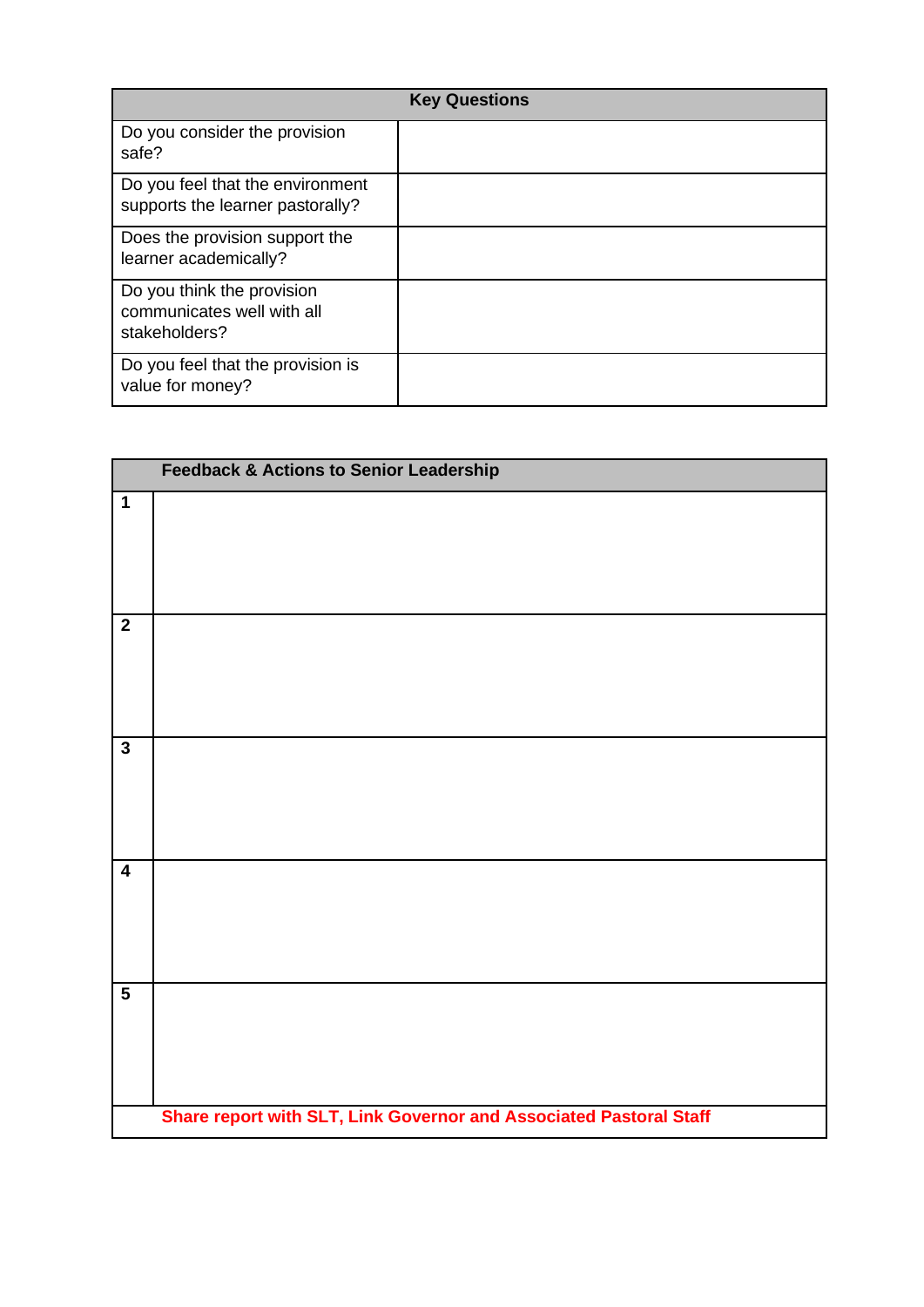

## **Review Meeting Notes**

| <b>Pupil Name:</b> |  |
|--------------------|--|
| Date of Meeting:   |  |
| <b>Provision:</b>  |  |

| Key achievements at provision    |  |
|----------------------------------|--|
| <b>Comments on behaviour for</b> |  |
| learning                         |  |
|                                  |  |
|                                  |  |
|                                  |  |
|                                  |  |
|                                  |  |
|                                  |  |
|                                  |  |
|                                  |  |
|                                  |  |
|                                  |  |
|                                  |  |
| <b>Future targets</b>            |  |
|                                  |  |
|                                  |  |
|                                  |  |
|                                  |  |
|                                  |  |
|                                  |  |
|                                  |  |
|                                  |  |
|                                  |  |
|                                  |  |
|                                  |  |
|                                  |  |

| <b>Attendees</b>                  | <b>Initials</b> | <b>Attended</b> |
|-----------------------------------|-----------------|-----------------|
| <b>Alternative Provision Lead</b> |                 |                 |
| Alternative Provision staff       |                 |                 |
| Pupil                             |                 |                 |
| Parent/carer                      |                 |                 |
| Other                             |                 |                 |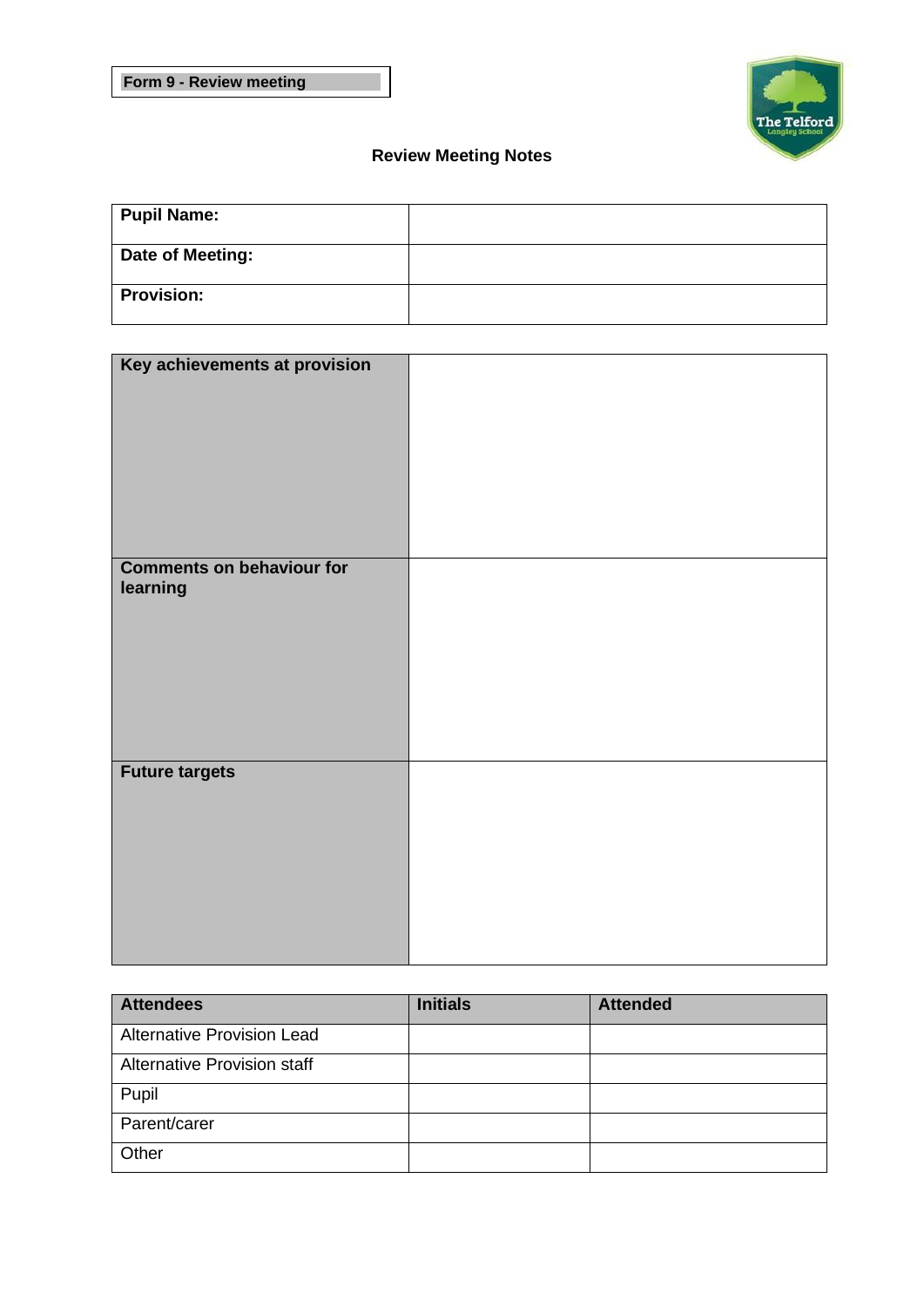

### **Report on Alternative Provision Placement**

(End of year summary copy to be shared with provision, SLT and school governors)

| Date completed: |  |
|-----------------|--|
|                 |  |

| <b>Key areas</b>                              | <b>Notes</b> |
|-----------------------------------------------|--------------|
| Impact on attendance                          |              |
| Impact on behaviour in school                 |              |
| Impact on academic achievement                |              |
| Summary of student and<br>parent/carer voice  |              |
| Possible future pupils to attend<br>placement |              |
| <b>Additional notes</b>                       |              |